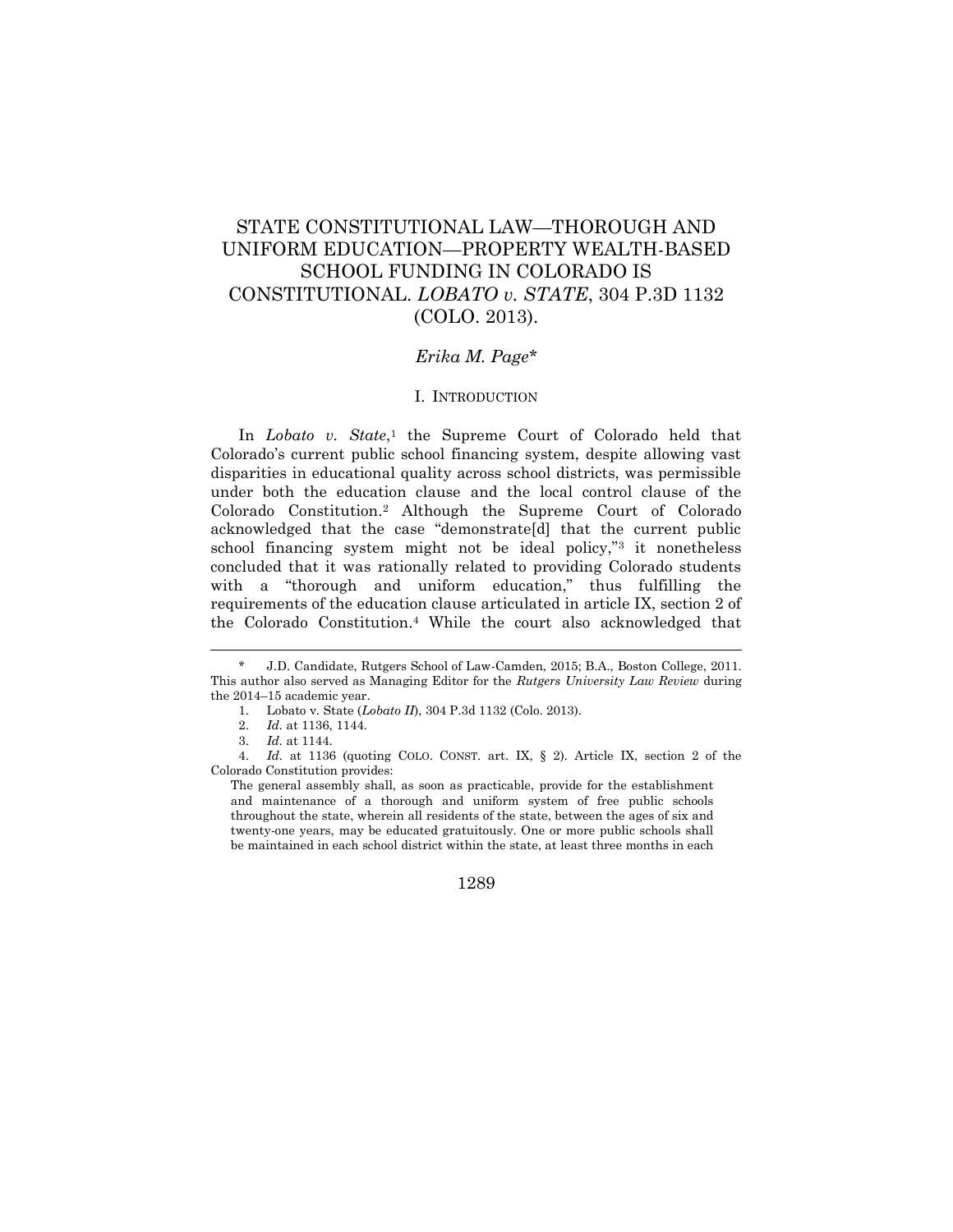disparities in wealth may lead to low-wealth school districts having less fiscal control than more affluent school districts, Colorado's public school financing system also fulfilled the local control clause articulated in article IX, section 15 by "afford[ing] local school districts control over locally-raised funds and therefore over 'instruction in the public schools.'"<sup>5</sup>

This Comment examines how students, parents, and school districts across the nation have used their respective state courts to challenge their states' public school financing laws. Although rational basis review of the Colorado Constitution's education clause may be appropriate, this Comment argues that Colorado's public school financing system is not rationally related to providing Colorado students with a "thorough and uniform education." It further argues that Colorado's public school financing system does not satisfy a legitimate government interest in providing local school districts financial control of their respective school systems. Assuming that Colorado's public school financing system violates its state constitution, this Comment also examines more equitable alternatives to Colorado's current public school financing system. Finally, it discusses which branch of government is responsible for implementing a new system—the judiciary or the legislature.

#### II. HISTORY OF THE AREA

## *A. Public School Finance Reform*

Providing students with a public education is one of the primary obligations of state governments. Because there have been wide disparities in educational funding across school districts in all states,<sup>6</sup>

 $\overline{\phantom{a}}$ 

6. For instance, studies have shown that the wealthiest ten percent of school districts in the United States spend nearly ten times the amount spent by the poorest ten

year; any school district failing to have such school shall not be entitled to receive any portion of the school fund for that year.

COLO. CONST. art. IX, § 2.

<sup>5.</sup> *Lobato II*, 304 P.3d at 1136, 1143 (quoting COLO. CONST. art. IX, § 15). Article IX, section 15 of the Colorado Constitution provides:

The general assembly shall, by law, provide for organization of school districts of convenient size, in each of which shall be established a board of education, to consist of three or more directors to be elected by the qualified electors of the district. Said directors shall have control of instruction in the public schools of their respective districts.

COLO. CONST. art. IX, § 15. The local control clause described in section 15 essentially limits the state's power over instruction in its public schools.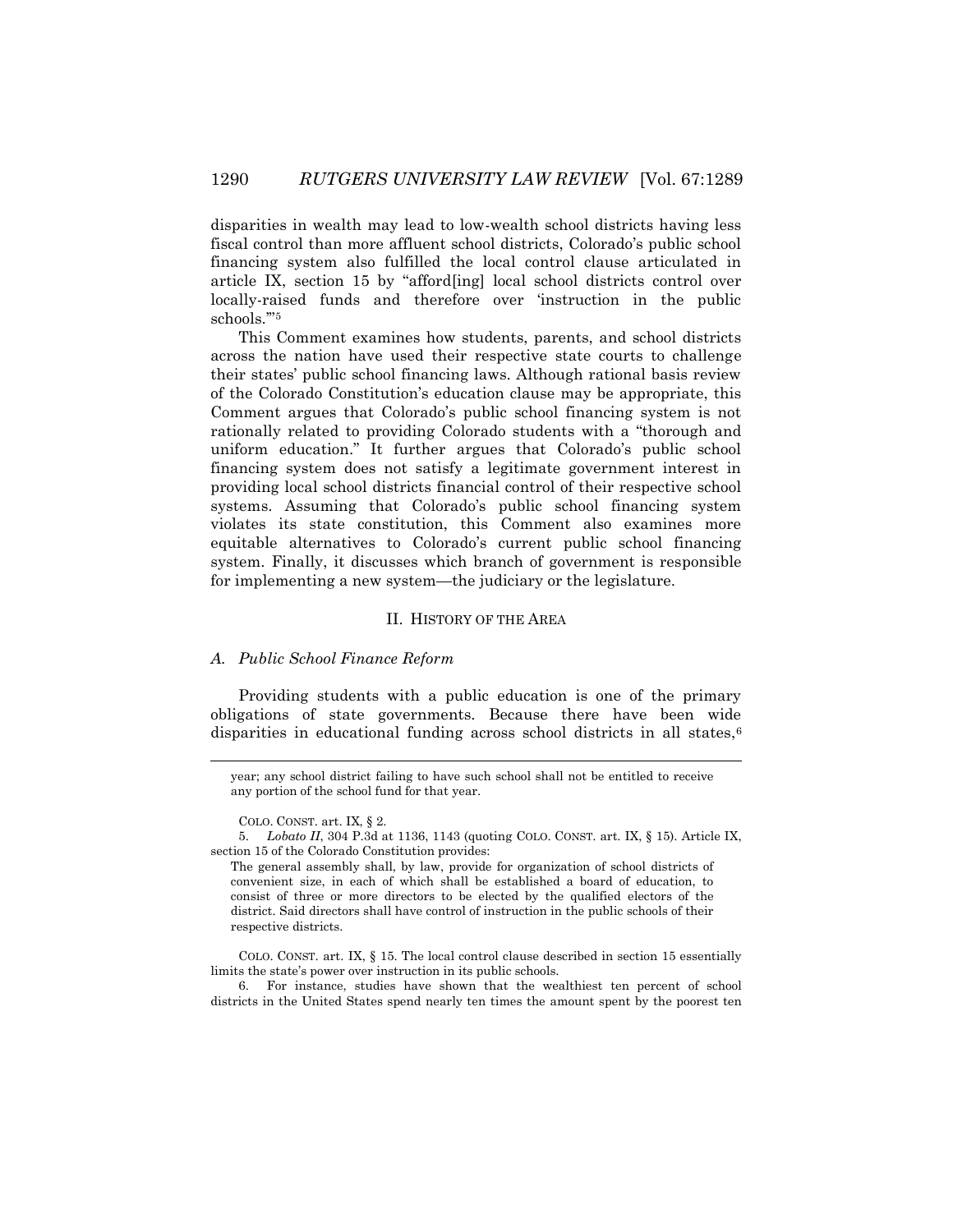public school finance is a hot-button issue for litigation today.<sup>7</sup> Empirical research has noted that "[s]tates' reliance on local property taxes for educational funding largely accounts for [such] educational spending disparities."<sup>8</sup> Given these funding disparities, "the ultimate goal [of such litigation has been] an increase or reallocation of statewide education funding."<sup>9</sup>

#### *B. "Waves" of Reform*

Public school finance litigation is thought to have proceeded through three "waves" of reform.<sup>10</sup> The first "wave" of reform involved challenges in both federal and state courts based on the Equal Protection Clause of the Fourteenth Amendment.<sup>11</sup> For instance, the Supreme Court of California applied strict scrutiny review to find that California's current public school financing system violated the Equal Protection Clauses of the Federal Constitution, along with the California Constitution in *Serrano v. Priest*. <sup>12</sup> In contrast, the United States Supreme Court upheld

8. *Id.* 

l

Variations in revenues generated by local property taxes stem from underlying variations in property values within a state. Generally, school districts in propertyrich areas benefit from comparatively higher tax revenues generated by comparatively lower tax rates. Conversely, school districts located in property-poor areas receive lower tax revenues generated by, in some instances, higher tax rates.

#### *Id.*

11. *Id.*

12. 487 P.2d 1241, 1263 (Cal. 1971). The Supreme Court of California held that California's public school financing system, as then structured, was not necessary for giving local school districts decision-making control over the administration of their respective schools. *Id.* at 1260. In so deciding, it held that California's current public school financing system classified students on the basis of wealth, and wealth was a suspect classification for the purposes of a federal equal protection analysis. *Id.* at 1250, 1254–55. Furthermore,

percent of school districts in the United States. Linda Darling-Hammond & Laura Post, *Inequality in Teaching and Schooling: Supporting High-Quality Teaching and Leadership in Low-Income Schools*, *in* A NOTION AT RISK: PRESERVING PUBLIC EDUCATION AS AN ENGINE FOR SOCIAL MOBILITY 127, 127–28 (Richard D. Kahlenberg ed., 2000). "Poor and minority students are concentrated in the less well funded schools . . . . In addition, policies associated with school funding, resource allocations, and tracking leave minority students with fewer and lower-quality books, curriculum materials, laboratories, and computers; significantly larger class sizes; [and] less qualified and experienced teachers . . . ." *Id.*

<sup>7.</sup> Michael Heise, *Equal Educational Opportunity Hollow Victories, and the Demise of School Finance Equity Theory: An Empirical Perspective and Alternative Explanation*, 32 GA. L. REV. 543, 570 (1998).

<sup>9.</sup> Scott R. Bauries, *Is There an Elephant in the Room?: Judicial Review of Educational Adequacy and the Separation of Powers in State Constitutions*, 61 ALA. L. REV. 701, 704 (2010).

<sup>10.</sup> *Id.*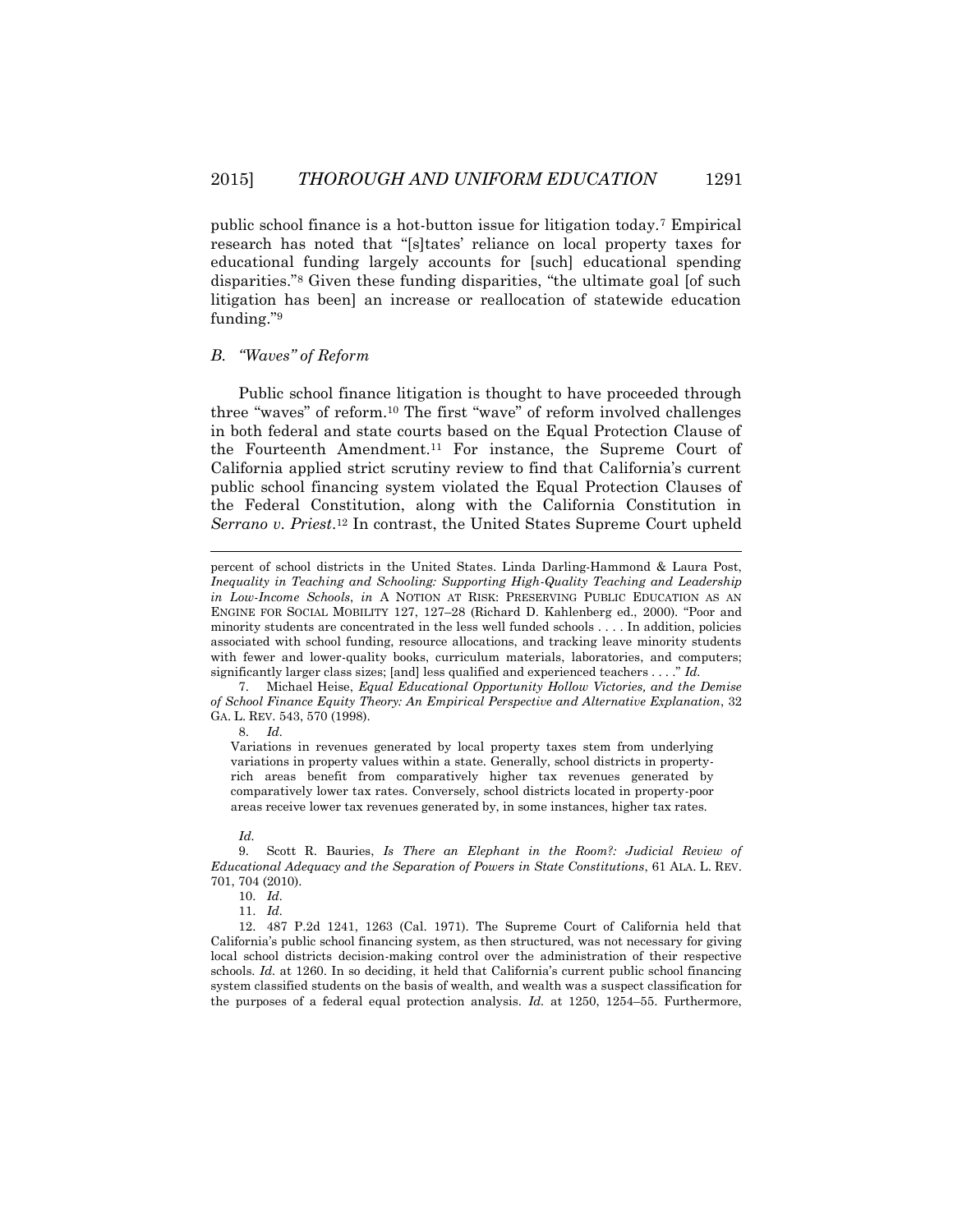Texas's public school financing system as constitutionally permissible—in spite of vast inequalities in funding—in *San Antonio Independent School District v. Rodriguez*. <sup>13</sup> Unlike the Supreme Court of California in *Serrano*, the United States Supreme Court applied the less stringent, rational basis test to determine that children residing within poorer school districts were not a suspect class, as there was no reason to believe that all of the poorest families were "clustered in the poorest property districts."<sup>14</sup> It also held that education, though important, is not a *federally recognized* fundamental right.<sup>15</sup> Moreover, the Court determined that preserving local control over educational decisionmaking is a legitimate government interest.<sup>16</sup>

After *Rodriguez* "closed the federal door on [Fourteenth Amendment equal protection] challenges [to public school financing,]" litigants began to challenge their states' public school financing systems under the equal protection clauses of their respective state constitutions, which ushered in the second "wave" of reform.<sup>17</sup> These challenges have had different levels of success, usually depending on whether the state courts found that their particular state constitution preserved education as a fundamental right—the dispositive issue in both *Rodriguez* and *Serrano*. <sup>18</sup> The contrasting holdings in *Rodriguez* and some of these state decisions demonstrate that although education is not considered a fundamental right under the "floor" provided by the Federal

14. *Rodriguez*, 411 U.S. at 22–23.

15. *Id.* at 37.

16. *Id.* at 49–50. Texas's public school financing system, which ensured a basic education for every child and allowed for significant local control of each school district's finances, therefore bore a rational relationship to a legitimate state purpose, allowing each school district control over its local needs. *Id.*

17. Bauries, *supra* note 9, at 704–05.

18. *Id.*

 $\overline{a}$ 

because education was the "lifeline of both the individual and society," it was a fundamental right. *Id.* at 1256; *see infra* note 13 (describing California's public school financing system at the time *Serrano* was decided).

<sup>13.</sup> 411 U.S. 1, 5–6 (1973). Note that both the California public school financing system in *Serrano* and the Texas public school system in *Rodriguez* had relied heavily on local school districts' property taxes, causing great disparities in school revenue among different school districts. *See id.* at 9–10 (describing a public school financing system where twenty percent of each school district's funding came from local property taxes alone); *Serrano*, 487 P.2d at 1244 ("[T]he California public school financing system . . . substantial[ly] depend[ed] on local property taxes[,] result[ing] [in] wide disparities in school revenue . . . ."). However, the Supreme Court in *Rodriguez* reasoned that "[w]hile it is no doubt true that reliance on local property taxation for school revenues provides less freedom of choice with respect to expenditures for some districts than for others, the existence of some inequality . . . is not alone a sufficient basis for striking down the entire system." 411 U.S. at 50–51. (citation and internal quotation marks omitted).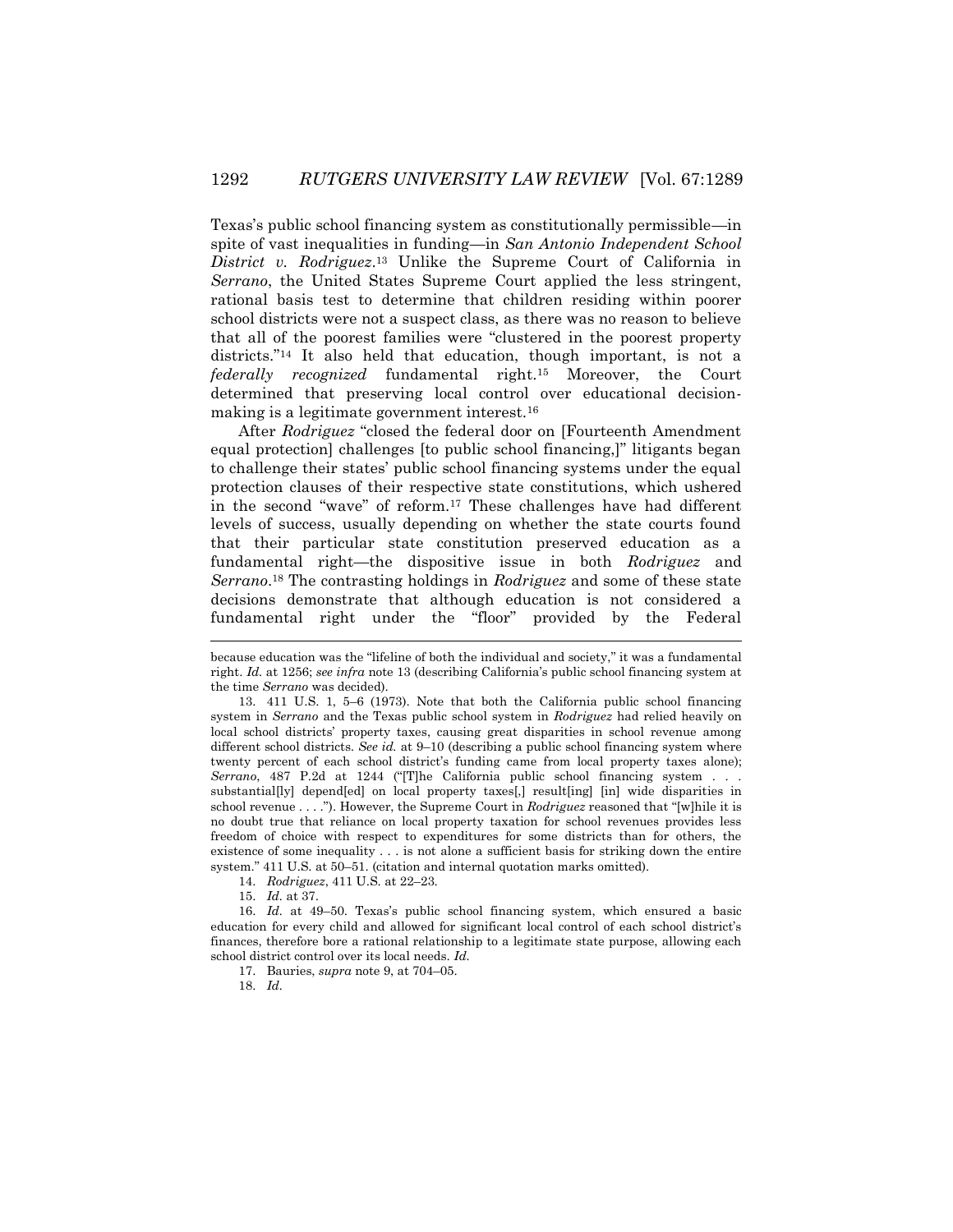Constitution,<sup>19</sup> education may be deemed a fundamental right, and thus must be analyzed under strict scrutiny pursuant to the equal protection clause of some state constitutions.<sup>20</sup>

While state constitutions' equal protection clauses provided litigants with more opportunities to challenge their respective states' public school financing laws, these types of state equal protection challenges were later replaced by adequacy- or quality-based challenges, which ushered in the third "wave" of reform that remains dominant today.<sup>21</sup> This third "wave" of reform is unique in two important respects. While the first two "waves" typically focused on traditional proxies for educational equality—such as per-pupil or overall educational spending—the third "wave" typically focuses on the adequacy or quality of the educational services provided and often considers specific education clauses within state constitutions.<sup>22</sup> In addition to the idea that equal funding does not

20. ROBERT F. WILLIAMS, STATE CONSTITUTIONAL LAW: CASES AND MATERIALS 163 (4th ed. 2006) ("[O]ur state equal protection provisions . . . are possessed of an independent vitality which, in a given case, may demand an analysis different from that which would obtain if only the federal standard were applicable."); *see* Scott R. Bauries, *State Constitutions and Individual Rights: Conceptual Convergence in School Finance Litigation*, 18 GEO. MASON L. REV. 301, 302 (2011) (noting that although many state constitutional provisions are either analogous or identical to the Federal Constitution's Equal Protection Clause, some state courts choose to diverge from federal case law and craft their own doctrine).

21. Heise, *supra* note 7, at 571, 585–86.

l

<sup>19.</sup> *See generally* William J. Brennan, Jr., *State Constitutions and the Protection of Individual Rights*, 90 HARV. L. REV. 489 (1977) (noting that the Federal Constitution only confers those rights that are minimally required). This may be true for several reasons. Robert F. Williams, *Equality Guarantees in State Constitutional Law*, 63 TEX. L. REV. 1195, 1221–22 (1985). Because "this form of judicial review has survived numerous state constitutional revisions without serious question or challenge[,] the recent phenomenon of scrutinizing state action under state equality provisions independently of federal equal protection doctrine is not unprecedented." *Id.* at 1221. Political theory may also support "more active . . . protection of equality at the state level." *Id.* It would be much more difficult to oppress minorities in a "geographically and politically diverse nation . . . because of the need for continued coalition, political accommodation, and compromise." *Id.* Furthermore, because there has been an "identifiable pattern of 'underenforcement' of the equal protection clause" by the Supreme Court in the past, state courts will always need to look to their own state constitutional equality guarantees. *Id.* at 1222.

<sup>22.</sup> Litigants are able to make these adequacy- or quality-based challenges under state constitutions because most state constitutions—unlike the Federal Constitution contain provisions mandating minimum standards for public policy in certain areas, such as education. *See* Bauries, *supra* note 20, at 321*.* It is important to keep in mind that the school districts that fail to meet these constitutionally-mandated minimums are not necessarily those that receive the least amount of funding. *See generally* Michael Heise, *Schoolhouses, Courthouses, and Statehouses: Educational Finance, Constitutional Structure, and the Separation of Powers Doctrine*, XXXIII LAND & WATER L. REV. 282 (1998).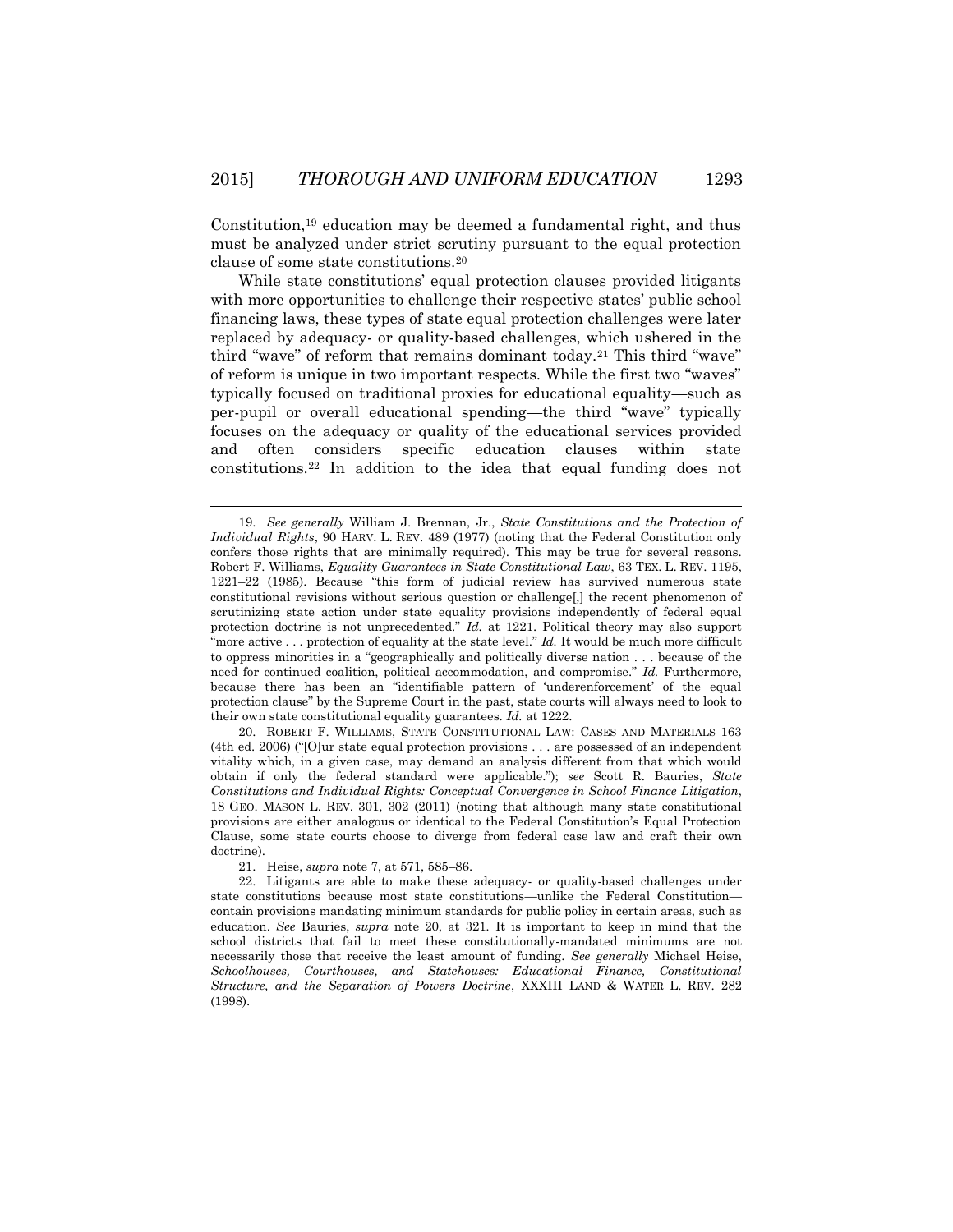necessarily amount to equal quality in education, state courts have limited their analyses to specific state constitutional education provisions so that their holdings will be confined to education and not expanded to other local services.<sup>23</sup> Some plaintiffs, however, have challenged their respective states' public school financing systems under both their state constitutions' equal protection and education clauses. For instance, *Lujan v. Colorado State Board of Education*<sup>24</sup> demonstrates how such a challenge played out in Colorado.<sup>25</sup>

While adequacy-based theories challenging states' public school financing systems under state constitutions' education clauses remain the dominant litigation form within the early part of the twenty-first century, the second "wave" of reform continues to have important legal implications. By suggesting that the level of spending for each student's education should be a function of the wealth of the state as a whole, rather than a function of each individual school district, the second "wave" of reform has helped to advance the concept of centralization, an alternative system of school finance that some states have implemented.<sup>26</sup> It should also be noted that "court decisions [based on

 $\overline{\phantom{a}}$ 

The use of local taxes affords a school district the freedom to devote more money toward educating its children than is otherwise available in the state-guaranteed minimum amount. It also enables the local citizenry greater influence and participation in the decision making process as to how these local tax dollars are spent. Some communities might place heavy emphasis on schools, while others may desire greater police or fire protection, or improved streets or public transportation. Finally, local control provides each district with the opportunity for experimentation, innovation, and a healthy competition for educational excellence.

Id. The court went on to hold that Colorado's current public school financing system was also permissible under the education clause of the Colorado Constitution. *Id.* at 1025. The court noted that it had "never interpreted [the education clause] to require equal expenditures within [each school] district[]." *Id.*

26. Heise, *supra* note 7, at 585–86.

<sup>23.</sup> *See, e.g.*, Robinson v. Cahill, 303 A.2d 273, 283, 295 (N.J. 1973) (applying the New Jersey Constitution's "thorough and efficient" education clause, rather than the state constitution's equal protection clause so that the holding could not be expanded to other local services beyond education).

<sup>24.</sup> 649 P.2d 1005 (Colo. 1982) (en banc).

<sup>25.</sup> At the time *Lujan* was decided, Colorado—similar to California in *Serrano* and Texas in *Rodriguez*—derived a significant portion of its funds for public schools from local property taxes. *Id.* at 1010. The Supreme Court of Colorado, unlike the Supreme Court of California in *Serrano*, held that education was not a fundamental right warranting the strict scrutiny test under the state constitution. *Id.* at 1018–19. Applying the rational basis test, it then determined that Colorado's current public school finance system rationally furthered the legitimate state purpose of local control—giving the members of each local school district's locally-elected school board control over how much more should be raised and how that money should be spent within their respective school districts. *Id.* at 1023.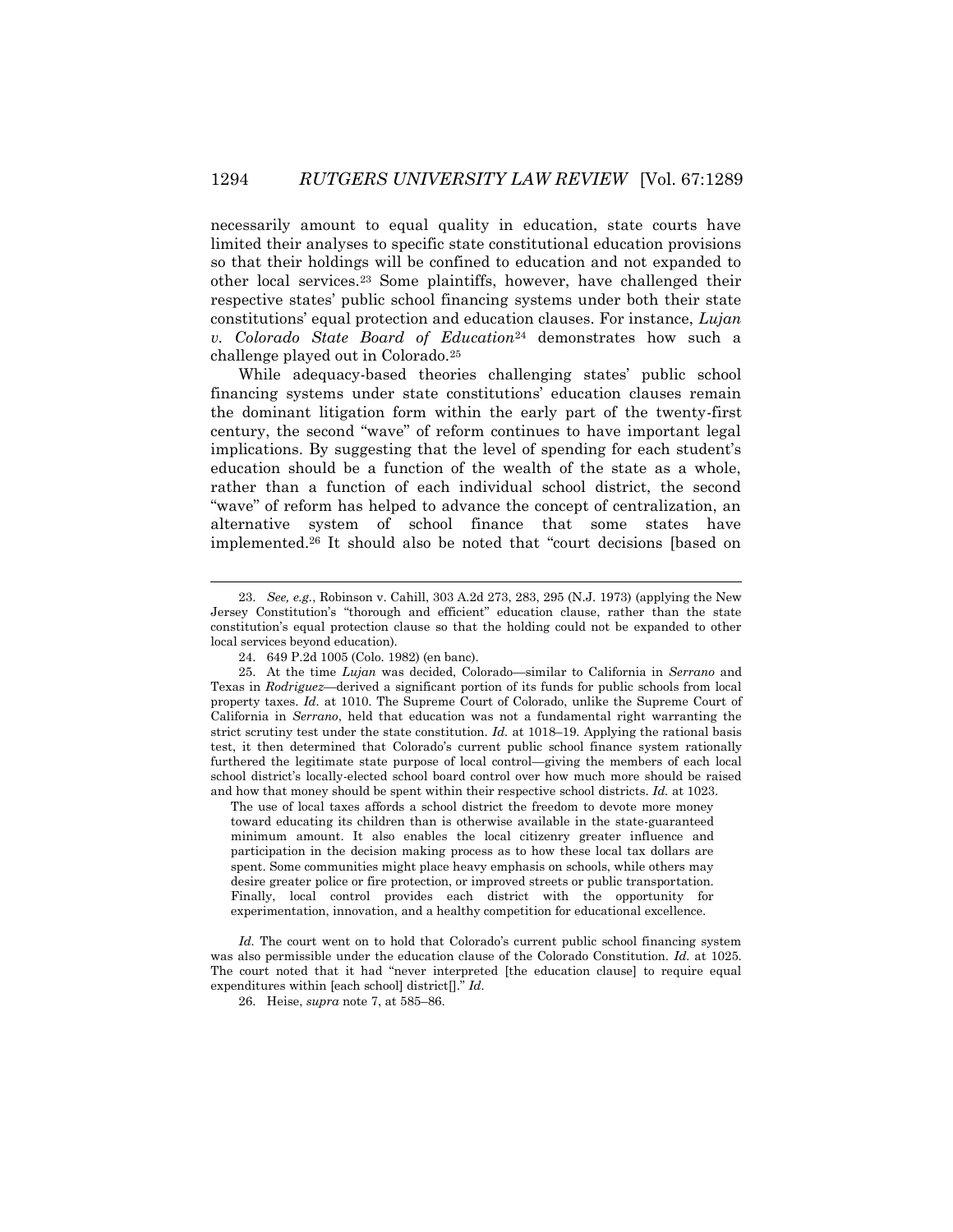state constitutions' equal protection clauses] helped define and shape appropriate legal and legislative roles with respect to the task of school finance reform."<sup>27</sup>

## *C. Divergent State Constitutional Interpretations*

Because most state constitutions contain general mandates requiring or encouraging the legislature to fund and maintain an education system, it follows that the text of most state constitutions' education clauses are worded relatively similarly.<sup>28</sup> However, despite these textual similarities, state courts throughout the country have come to widely divergent conclusions about what their specific education clauses require.<sup>29</sup> In fact, the "content of [each state's specific education clause] is most often determined through school finance litigation."<sup>30</sup>

The challenges to state education financing systems remain extremely controversial, not only due to the widely divergent holdings among states, but also due to the large amounts of public dollars at stake and the widely held belief that educational policy is within the province of state legislatures.<sup>31</sup> Those holding these beliefs maintain that "courts are ill-suited to render decisions approving or disapproving of what are essentially subjective, priority-setting policy decisions of a legislative body."<sup>32</sup>

# *D. The Public School Financing Act and Colorado's Public School Financing System*

At issue in *Lobato II* was the constitutionality of Colorado's current public school financing system. Similar to the system in place in *Lujan*, Colorado's current public school financing system uses local taxes, in addition to state and federal monies, to fund its public schools.<sup>33</sup> The Public School Financing Act of 1994 ("PSFA")<sup>34</sup> controls the majority of funding for education at the state and local level.<sup>35</sup> In determining the amount of funding that each school district will receive each school year,

<sup>27.</sup> *Id.* at 584.

<sup>28.</sup> Bauries, *supra* note 20, at 322, 325.

<sup>29.</sup> *See id.* at 322–38 (noting various state courts' interpretations of their respective education clauses).

<sup>30.</sup> *Id.* at 326.

<sup>31.</sup> Bauries, *supra* note 9, at 705–06.

<sup>32.</sup> *Id.* at 706.

<sup>33.</sup> *Lobato II*, 304 P.3d 1132, 1140 (Colo. 2013).

<sup>34.</sup> COLO. REV. STAT. §§ 22-54-101 to -135 (2014); *Lobato II*, 304 P.3d at 1140.

<sup>35.</sup> *Lobato II*, 304 P.3d at 1140.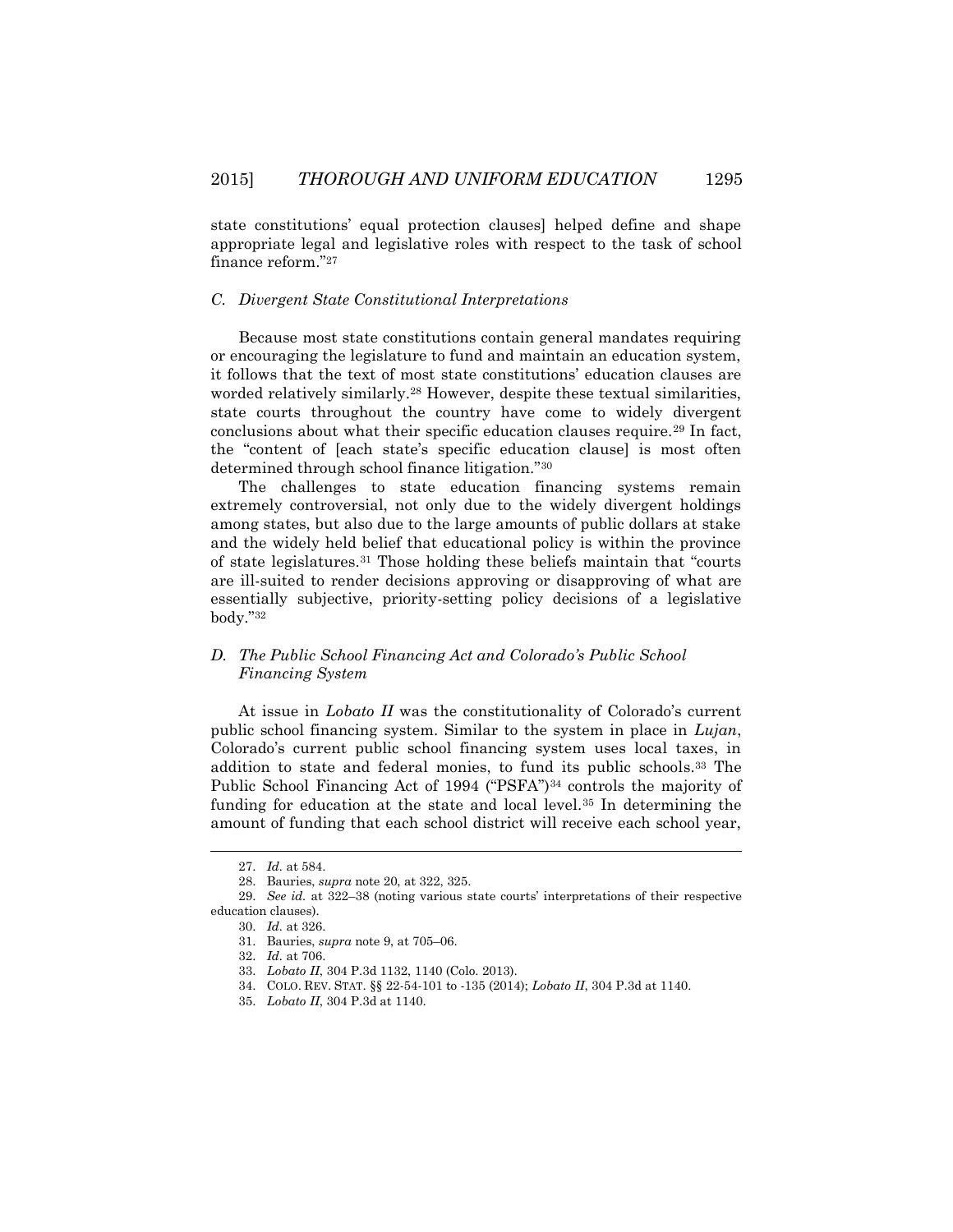the PSFA applies a uniform formula.<sup>36</sup> The funds that each school district shall receive as a result of this formula are called the district's "total program."<sup>37</sup>

Each school district has the opportunity to supplement its "total program" in various ways. For instance, Colorado's public school financing system provides additional "categorical" funding for particular groups of students—such as at-risk students, students with disabilities, and English Language Learners ("ELLs")—that require supplemental resources.<sup>38</sup> The PSFA also allows each individual school district to raise additional funding by asking voters within its boundaries to approve "mill levy override<sup>[s]"</sup> for education purposes.<sup>39</sup> Each individual school district may also contract bonded indebtedness, allowing for the construction of new schools or education-related capital improvements with voter approval.<sup>40</sup>

Although Colorado's public school financing system would appear to provide each school district with equal funding, this is not the case. The disparities in school districts' abilities to raise supplemental funds and improve resources through mill levies and contracting for bond indebtedness effectively results in unequal educational opportunities that even supplemental state funding does not rectify.<sup>41</sup>

<sup>36.</sup> *Id.* This formula requires the state to multiply the number of students enrolled in each individual school district by a statutory per-pupil base level of funding. *Id.* The state must then adjust the resulting product to account for various "district-specific factors," including the concentration of at-risk students, online education enrollment, cost of living, number of fifth-year high school students, and personnel costs. *Id.* (internal quotation marks omitted).

<sup>37.</sup> *Id.* The "total program" that each individual school district receives comes from both local and state sources. *Id.* The majority of a school district's "local share" comes from revenues from a mill levy upon the assessed valuation of the taxable property within each school district's boundaries. *Id.* Subtracting the school district's "local share" from its "total program" yields the school district's "state share," or the amount of funds that the state will contribute to each school district's total program. *Id.*

<sup>38.</sup> *Id.* at 1140–41.

<sup>39.</sup> *Id.* at 1140.

<sup>40.</sup> *Id.* at 1141.

<sup>41.</sup> Although each individual school district may raise additional funding if voters approve a "mill levy override," those districts with lower property values will likely generate less funds per mill than districts with higher property values, even if they tax themselves at higher rates. *Lobato II*, 304 P.3d at 1151 (Bender, C.J., dissenting). Moreover, because the public school financing system imposes a cap on each individual school district's ability to contract for bond indebtedness—twenty percent of each district's assessed property value those school districts with lower property values will also generate less funds for construction or education-related capital improvements than wealthier districts. *Id.* For instance, the Aspen School District ("Aspen"), one of the state's wealthiest school districts, has a per-pupil assessed property value of over one million dollars. *Id.* In contrast, the Sanford School District ("Sanford"), one of the state's poorest school districts, has a per-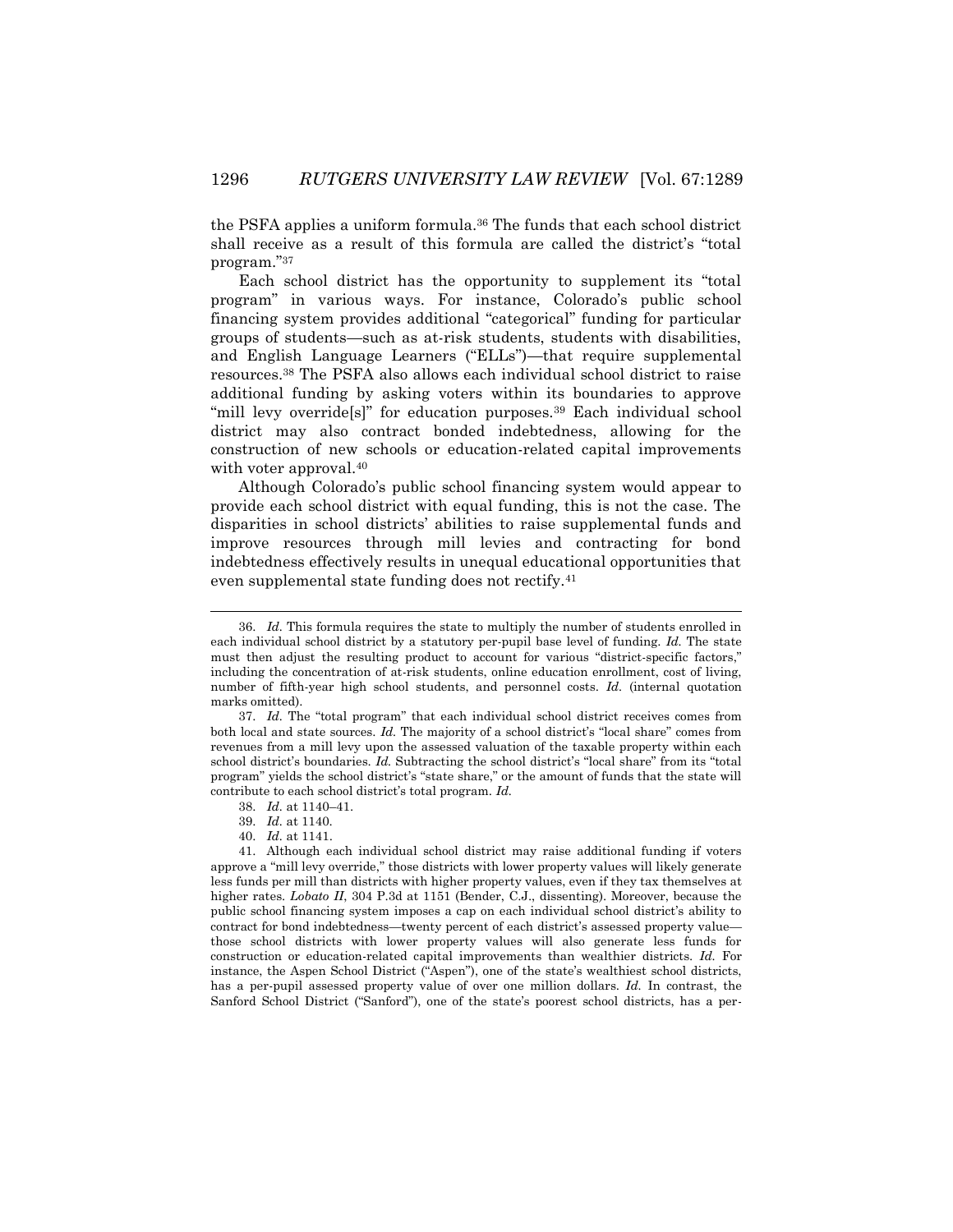#### III. STATEMENT OF THE CASE

## *A. Facts and Procedural History*

In 2005, parents from eight school districts across Colorado, who were acting on behalf of their school-age children ("plaintiff parents"), and fourteen individual school districts ("plaintiff school districts") brought an action against the State, the State Board of Education, the Commissioner of Education, and the Governor ("state defendants") under both the education clause and the local control clause of the Colorado Constitution.<sup>42</sup> Plaintiffs generally contended that Colorado's current public school financing system violated the education clause because it was both "underfunded and allocate[d] funds on an irrational and arbitrary basis."<sup>43</sup> Specifically, plaintiffs alleged that Colorado's current public school financing system "fail[ed] to provide a constitutionally adequate education to students with disabilities" and "lower socioeconomic backgrounds, ethnic and racial minorities," and ELLs.<sup>44</sup> Plaintiffs further contended that their school districts' lack of financial resources, as well as the public school financing system's restrictions on spending, prevented the school districts from exerting meaningful control over instruction in violation of their constitution's local control clause.<sup>45</sup> This lack of local control, in turn, impaired their ability to fulfill the education clause's general mandate of providing all Colorado children with a "thorough and uniform" system of public education.<sup>46</sup>

pupil assessed property value of less than \$20,000. *Id.* Applying the twenty percent cap, Aspen can raise \$219,000 per pupil while Sanford can only raise \$1100 per pupil—a difference amounting to nearly 20,000%. *Id.*

<sup>42.</sup> Lobato v. State (*Lobato I*), 218 P.3d 358, 362 (Colo. 2009).

<sup>43.</sup> *Id.*

<sup>44.</sup> *Id.* at 364.

<sup>45.</sup> *Id.* 

<sup>46.</sup> *Id.* The case's procedural history is as follows. The trial court dismissed the plaintiff school districts' claims for lack of standing and dismissed the complaint for failure to state a claim. *Id.* at 362–63. The court of appeals affirmed the trial court's holding that the plaintiffs failed to state a claim and that the plaintiff school districts lacked standing, but held that the plaintiff parents had standing. *Id.* The Supreme Court of Colorado held that the plaintiffs presented a justiciable claim. *Id.* at 363. On the remand, the district court declared Colorado's public school financing system unconstitutional and enjoined the state defendants from continuing to execute the current public school financing system. *Lobato II*, 304 P.3d at 1137. Order was appealed directly to the Colorado Supreme Court. *Id.*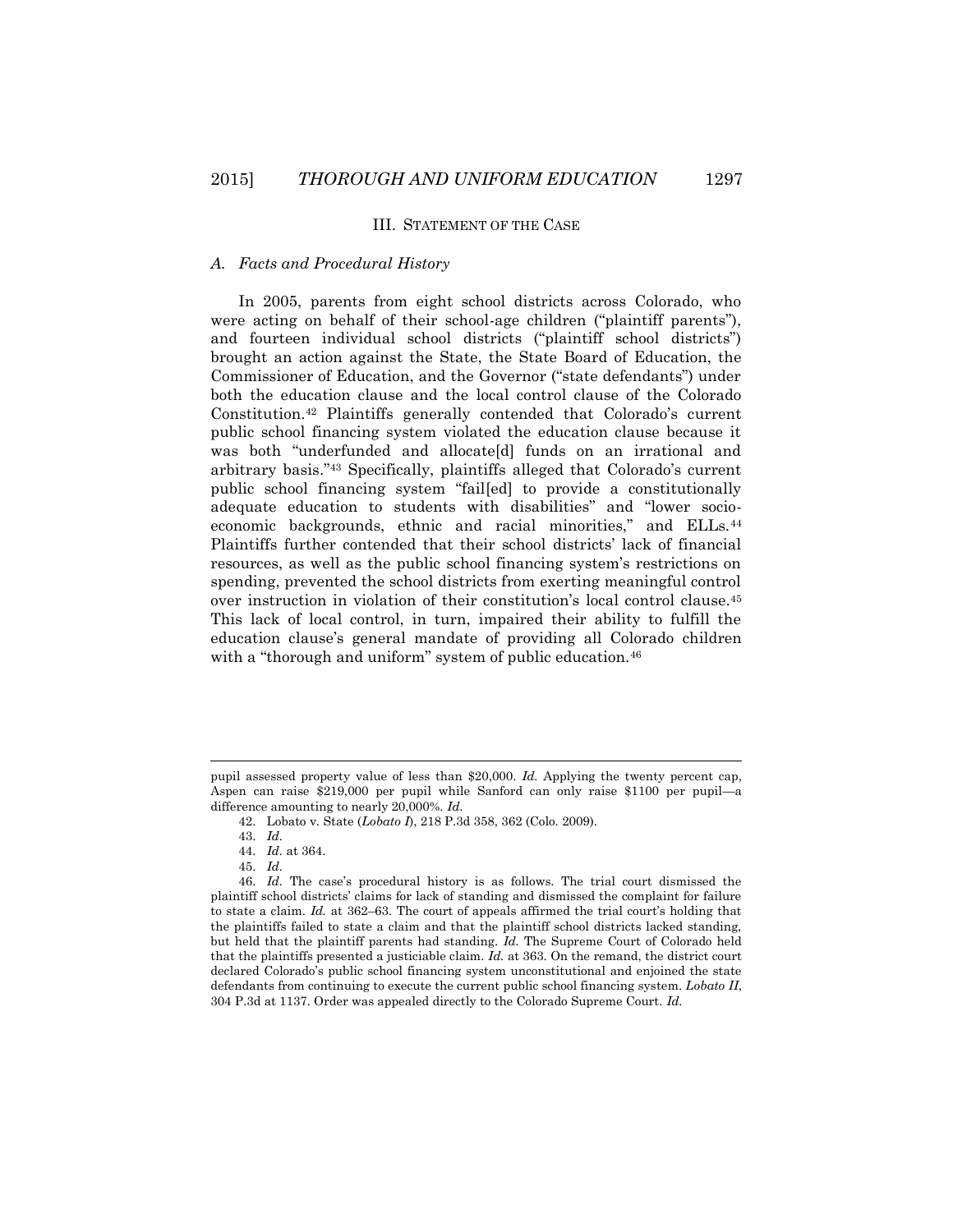#### *B. The Supreme Court of Colorado's Holding*

The Supreme Court of Colorado applied rational basis review to hold that Colorado's current public school financing system is constitutionally permissible under both the education clause and the local control clause of the state constitution.<sup>47</sup> It stated that the phrase "thorough and uniform" in the education clause constitutes "a free public school system that is of a quality marked by completeness, is comprehensive, and is consistent across the state."<sup>48</sup> The court held that Colorado's public school financing system was therefore rationally related to the education clause's mandate requiring the legislature to provide a "thorough and uniform" system of free public schools throughout the state.<sup>49</sup> The court also found that "[t]he dual-funded public school financing system at issue in this case complies with the [l]ocal [c]ontrol [c]lause because it affords local school districts control over locally-raised funds and therefore over instruction in the public schools."<sup>50</sup>

#### IV. THE COURT'S REASONING

### *A. The Majority*

In applying rational basis review, the majority emphasized the importance of limiting its judicial decisions from infringing on legislative power:

[O]ur custom-tailored form of rational basis review "satisfies the judiciary's obligation to evaluate the constitutionality of the state's public school financing system without unduly infringing on the legislature's policymaking authority." In applying this test to the public school financing system, our task is not to determine "whether a better financing system could be devised," but rather to determine "whether the system passes constitutional muster."<sup>51</sup>

1. The Education Clause

The majority held that Colorado's public school financing system is rationally related to the education clause's "thorough and uniform"

<sup>47.</sup> *Lobato II*, 304 P.3d at 1137, 1144.

<sup>48.</sup> *Id.* at 1138.

<sup>49.</sup> *Id.*

<sup>50.</sup> *Id.* at 1143.

<sup>51.</sup> *Id.* at 1139–40 (quoting *Lobato I*, 218 P.3d at 363).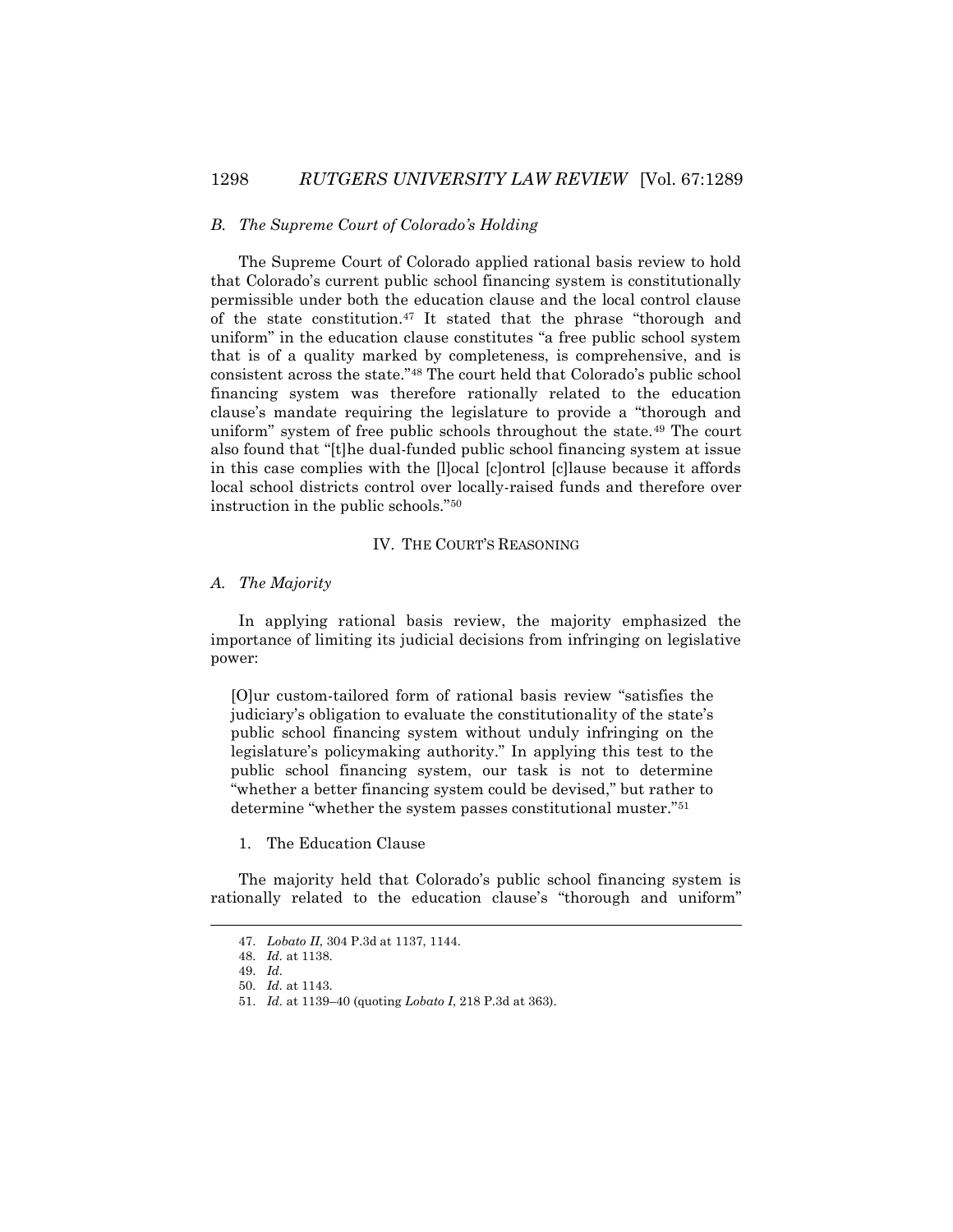mandate because "it funds a system of free public schools that is of a quality marked by completeness, is comprehensive, and is consistent across the state."<sup>52</sup> The majority reasoned that in order to do this the public school financing system uses a "multi-faceted statutory approach that applies uniformly to all of the school districts in [the state]."<sup>53</sup>

The majority then explained the components of Colorado's public school financing system in greater detail. First, the PSFA, which "serves as the cornerstone of [the] public school financing system," uses a standard formula, supplying a single statutory framework to uniformly calculate each school district's total program.<sup>54</sup> Moreover, because the public school financing system's "categorical funding" allocates money beyond the base PSFA amount to school districts marked for students who require supplemental resources—including at-risk students, students with disabilities, and ELLs—it assists in providing every child in the state with an education that is "complete" and "comprehensive."<sup>55</sup> Finally, because "the public school financing system provides a mechanism—contracting for bonded indebtedness—whereby individual school districts may ask their constituents to fund capital improvements or the construction of new school facilities," it "help[s] facilitate the implementation of a public school system that is of a quality marked by completeness, is comprehensive, and is consistent across the state."<sup>56</sup>

#### 2. The Local Control Clause

The majority also held that Colorado's public school financing system "complies with the [l]ocal [c]ontrol [c]lause because it affords local school districts control over locally-raised funds and therefore over 'instruction in the public schools.'"<sup>57</sup> The majority first articulated the importance of local control within the school districts, noting that the question of whether the General Assembly has afforded school districts local control over instructions in their public schools plays an important role in its analysis of the constitutionality of Colorado's public school financing system.<sup>58</sup> It subsequently described the three benefits of local control

<sup>52.</sup> *Id.* at 1140.

<sup>53.</sup> *Lobato II*, 304 P.3d at 1141.

<sup>54.</sup> *Id.*

<sup>55.</sup> *Id.*

<sup>56.</sup> *Id.* Note, however, that the majority still recognized that "[Colorado's] public school financing system might not provide an optimal amount of money to the public schools." *Id.*

<sup>57.</sup> *Id.*

<sup>58.</sup> *Id.* at 1142. ("'[T]he historical development of public education in Colorado has been centered on the philosophy of local control' due to the freedom and flexibility local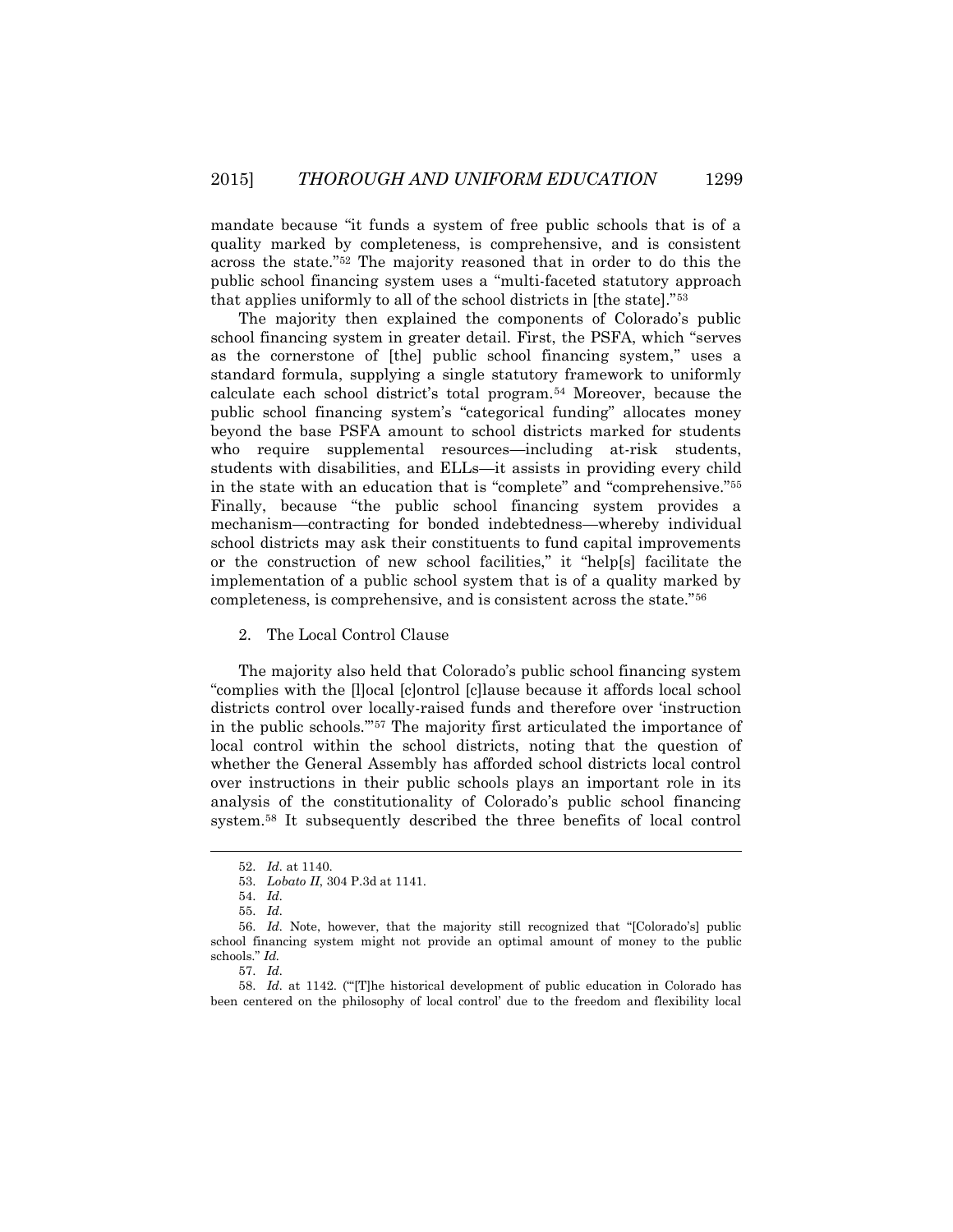articulated in *Lujan*. First, using local taxes to partially fund each school district allows each school district to devote more funds to education than it would otherwise receive in the state-guaranteed minimum amount.<sup>59</sup> Making local control a priority also provides "the local citizenry greater influence and participation in the decision making process as to how the[ir] local tax dollars are spent." <sup>60</sup> Finally, the court reasoned that "local control provides each district with the opportunity for experimentation, innovation, and a healthy competition for educational excellence." 61

The court went on to compare the facts of the case to *Lujan*. <sup>62</sup> The court also noted that Colorado's current public school financing system authorizes school districts to raise additional funds beyond their total programs through mill levy overrides and bond indebtedness mechanisms.<sup>63</sup> While the court acknowledged that disparities in wealth could impair a low-wealth district's ability to pass mill levy overrides and contract for bond indebtedness, "such a 'result, by itself, does not strike down the entire school finance system' on [l]ocal [c]ontrol grounds, just as the same result did not strike down the entire school finance system for equal protection purposes in *Lujan*."<sup>64</sup>

*B. The Dissents*

 $\overline{\phantom{a}}$ 

1. Chief Justice Bender's Dissent

Although the chief justice also used the rational basis test, he concluded that Colorado's public school financing system is *not* rationally related to the General Assembly's affirmative duty to provide and

control provides." *Id.* (quoting Owens v. Colo. Cong. of Parents, Teachers & Students, 92 P.3d 933, 941 (Colo. 2004) (en banc)).

<sup>59.</sup> *Lobato II*, 304 P.3d at 1142 (citing Lujan v. Colo. State Bd. of Educ., 649 P.2d 1005, 1023 (Colo. 1982) (en banc)).

<sup>60.</sup> *Id.* (alteration in original) (quoting *Lujan*, 649 P.2d at 1023); *see also Lujan*, 649 P.2d at 1023 ("Some communities might place heavy emphasis on schools, while others may desire greater police or fire protection, or improved streets or public transportation.").

<sup>61.</sup> *Lobato II*, 304 P.3d at 1142 (quoting *Lujan*, 649 P.2d at 1023).

<sup>62.</sup> *Id.*; Mesa Cnty. Bd. of Cnty. Comm'rs v. State, 203 P.3d 519, 528–29 (Colo. 2009) ("[A] state can require the local government to pay its statutorily mandated share under a dual funding formula" if the local entity remains "responsible for imposing, collecting and expending local property taxes."); *see also Lujan*, 649 P.2d at 1023 (finding that the public school financing system was rationally related to the legitimate state purpose of promoting local control over instruction because "utilizing local property taxation to partly finance Colorado's schools is rationally related to effectuating local control over public schools").

<sup>63.</sup> *Lobato II*, 304 P.3d at 1143.

<sup>64.</sup> *Id.* (quoting *Lujan*, 649 P.2d at 1023).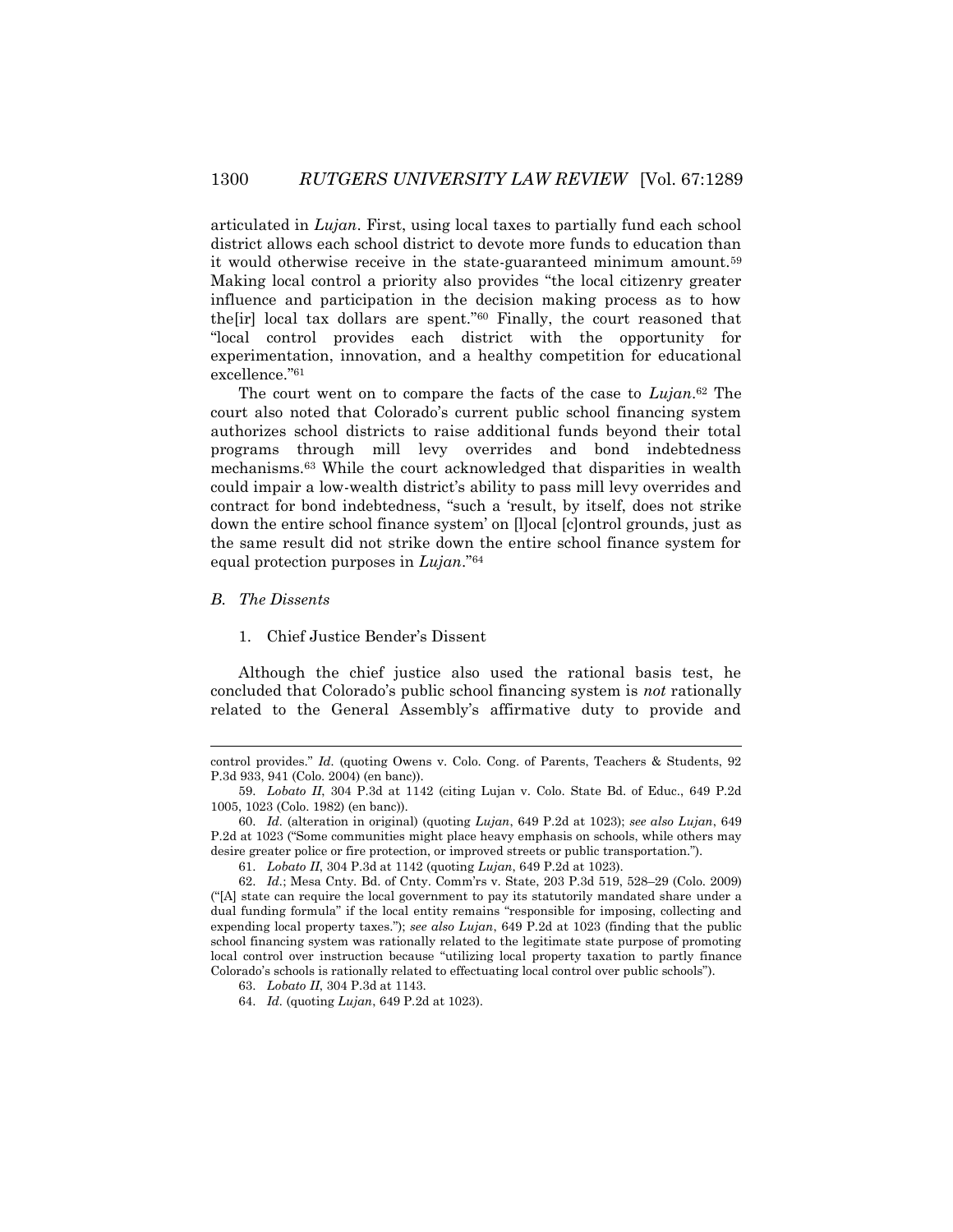maintain a thorough and uniform system of free public education and therefore violates the education clause.<sup>65</sup> Before specifically addressing why he found differently from the majority, the chief justice made several points about the conditions in many of Colorado's public schools that set the context for his rationale: many of Colorado's school districts lack safe and healthy school buildings; a significant number of schools fail to comply with the Americans with Disabilities Act; and students in many school districts lack adequate, up-to-date textbooks and basic supplies.<sup>66</sup> Finally, in many school districts, students who require additional support—including ELLs, special education students, and gifted and talented students—do not receive it.<sup>67</sup> An education policy advisor also testified that "the literature was uniform in its finding that [school] facilities had a direct impact on student achievement."<sup>68</sup>

While Chief Justice Bender stated that he agreed with the majority's interpretation of "thorough" as "complete" and "uniform" as "consistent," he maintained that "[such] an education system so crippled by underfunding and so marked by gross disparities among districts" does not provide Colorado students with a "thorough and uniform education."<sup>69</sup> The chief justice first made several points with respect to how Colorado's current public school financing system fails to provide students with a "thorough" education.<sup>70</sup> "The funding provided by the PSFA bears no rational relationship to the actual cost of providing a thorough and uniform education."<sup>71</sup> The record, moreover, showed that categorical funding is so inadequate that it fails to serve students that

<sup>65.</sup> *Id.* at 1144 (Bender, C.J., dissenting).

<sup>66.</sup> *See id.* at 1147. For instance, according to a 2010 study, Colorado's schools needed nearly eighteen billion dollars in repairs and upgrades. *Id.* The ceiling in the Sanford School District, located in the San Luis Valley, had caved in during a standardized testing. *Id.* A water main break under Sheridan High School, located in the Southwest Denver metro area, had essentially caused the high school to sink. *Id.* One student at Pueblo West High School, who has a form of dwarfism, could not reach the bathroom sinks to wash her hands. *Id.* Moreover, the superintendent of Sanford High School testified that a student had approached him and told him that he was using the same physics book that the superintendent himself had used back in 1980. *Id.*

<sup>67.</sup> *Id.* at 1148. While expert testimony stated that ELL students need between four to seven years of instruction to become proficient in English, Colorado funds, at best, two years of English-language instruction. *Id.* Colorado ranks fifty-first, or last among all states and the District of Columbia, in state spending on special education students. *Id.* Furthermore, many rural school districts are unable to offer gifted and talented programs because they do not have the teachers to teach them. *Id.*

<sup>68.</sup> *Id.* at 1147 (alteration in original) (internal quotation marks omitted).

<sup>69.</sup> *Lobato II*, 304 P.3d at 1148–49 (Bender, C.J., dissenting).

<sup>70.</sup> *See id.* at 1149–50.

<sup>71.</sup> *Id.* at 1149.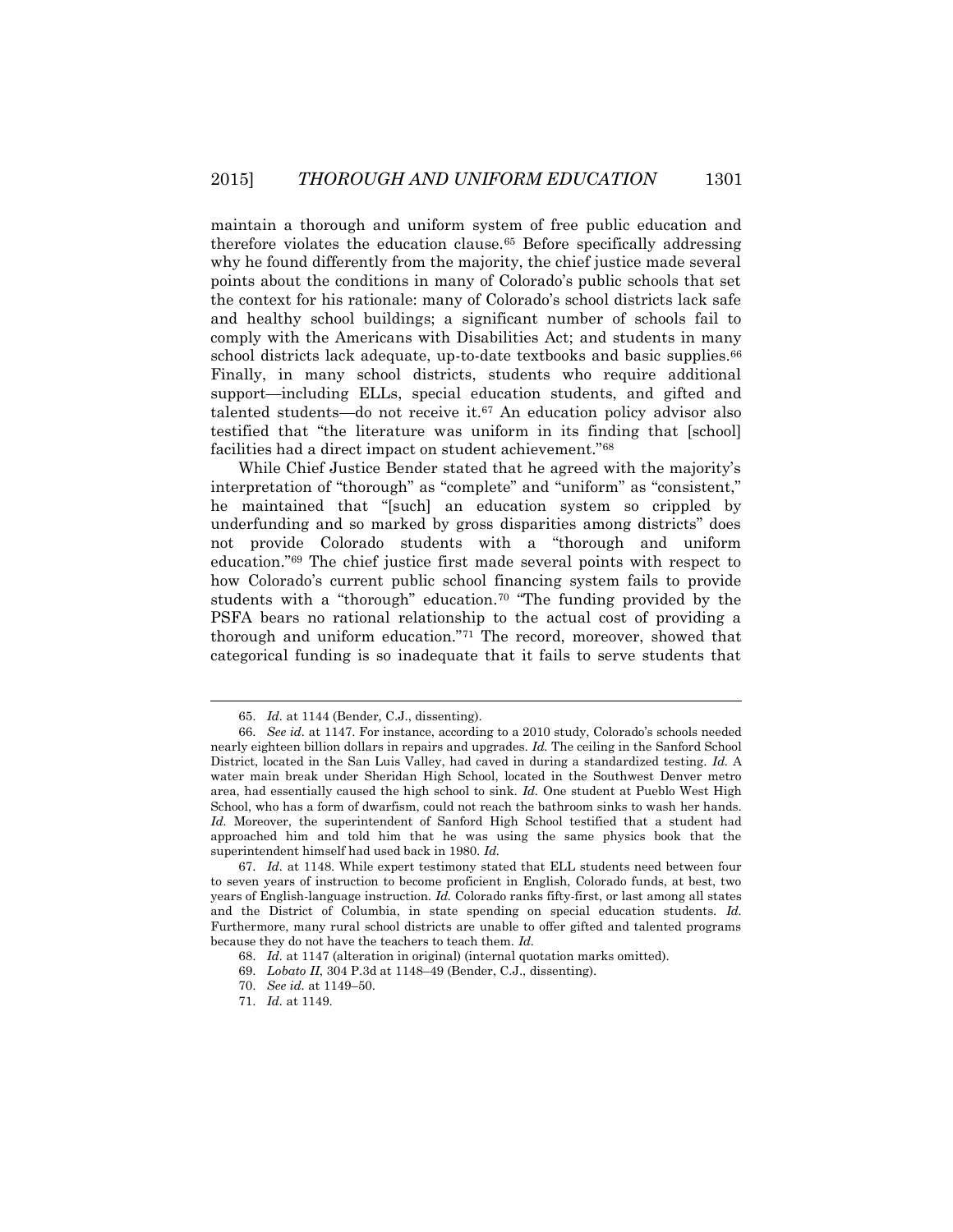require additional services in any meaningful way.<sup>72</sup> Citing the methods for contracting for bond indebtedness, the chief justice argued that the "most striking" aspect of Colorado's public school funding system "is [its] method of funding capital construction."<sup>73</sup>

With respect to how Colorado's public school financing system fails to provide students with a "uniform" education, the chief justice explained that Colorado is one of the few states that employs a regressive finance system, meaning that the school districts with higher poverty rates receive less funding.<sup>74</sup> Because districts with higher concentrations of poverty typically have higher education costs—given that they generally have more special education students, ELLs, and at-risk students—these districts "get trapped in a cycle of poverty from which there is little opportunity to free themselves."<sup>75</sup>

#### 2. Justice Hobbs's Dissent

Although he agreed with Chief Justice Bender's arguments, Justice Hobbs also addressed the context, intent, and purpose of the education clause, arguing that it "requires more than a thorough and uniform system of *laws*."<sup>76</sup> Rather, it "mandate[s] 'establishment and maintenance of a thorough and uniform system of free public *schools*.'"<sup>77</sup> While the existence of the uniformly applicable laws described by the majority may

 $\overline{a}$ 

<sup>72.</sup> *Id.* at 1150. For instance, although state support for ELL students is about \$127 per student, per year, this funding barely covers the cost of administering the statemandated Colorado English Language Assessment. *Id.* Colorado also ranks last in the nation in its financial contribution to special education. *Id.*

<sup>73.</sup> *Id.* Capital construction in Colorado is funded exclusively at the local level, unlike in most other states. *Id.* Capping bond indebtedness for capital construction at twenty percent of each district's assessed property values means that seventy districts cannot raise enough money to build one new K–8 school building, and many others cannot raise enough money to provide students with a safe and healthy learning environment. *Id.*

<sup>74.</sup> *Id.* at 1151.

<sup>75.</sup> *Lobato II*, 304 P.3d at 1151 (Bender, C.J., dissenting). Mill levy overrides and contracting for bond indebtedness appear to exacerbate this problem. Although the PSFA allows school districts to raise additional funding by asking their electorate to approve mill levy overrides for education purposes, districts with higher property values will naturally generate more money per mill than districts with lower property values because the amount of funding generated by a mill levy override is tied to local property values. *Id.* To generate revenues comparable to those generated by wealthier districts, districts with lower property values must assess more mills, and therefore, tax themselves at higher rates. *Id.*  Furthermore, because Colorado's public school financing system caps a school district's ability to contract for bonded indebtedness at twenty percent of assessed property value, the total amount of funds that a district may raise is "purely a function of the district's property wealth." *Id.*

<sup>76.</sup> *Id.* at 1158–59 (Hobbs, J., dissenting).

<sup>77.</sup> *Id.* at 1159 (quoting COLO. CONST. art. IX, § 2).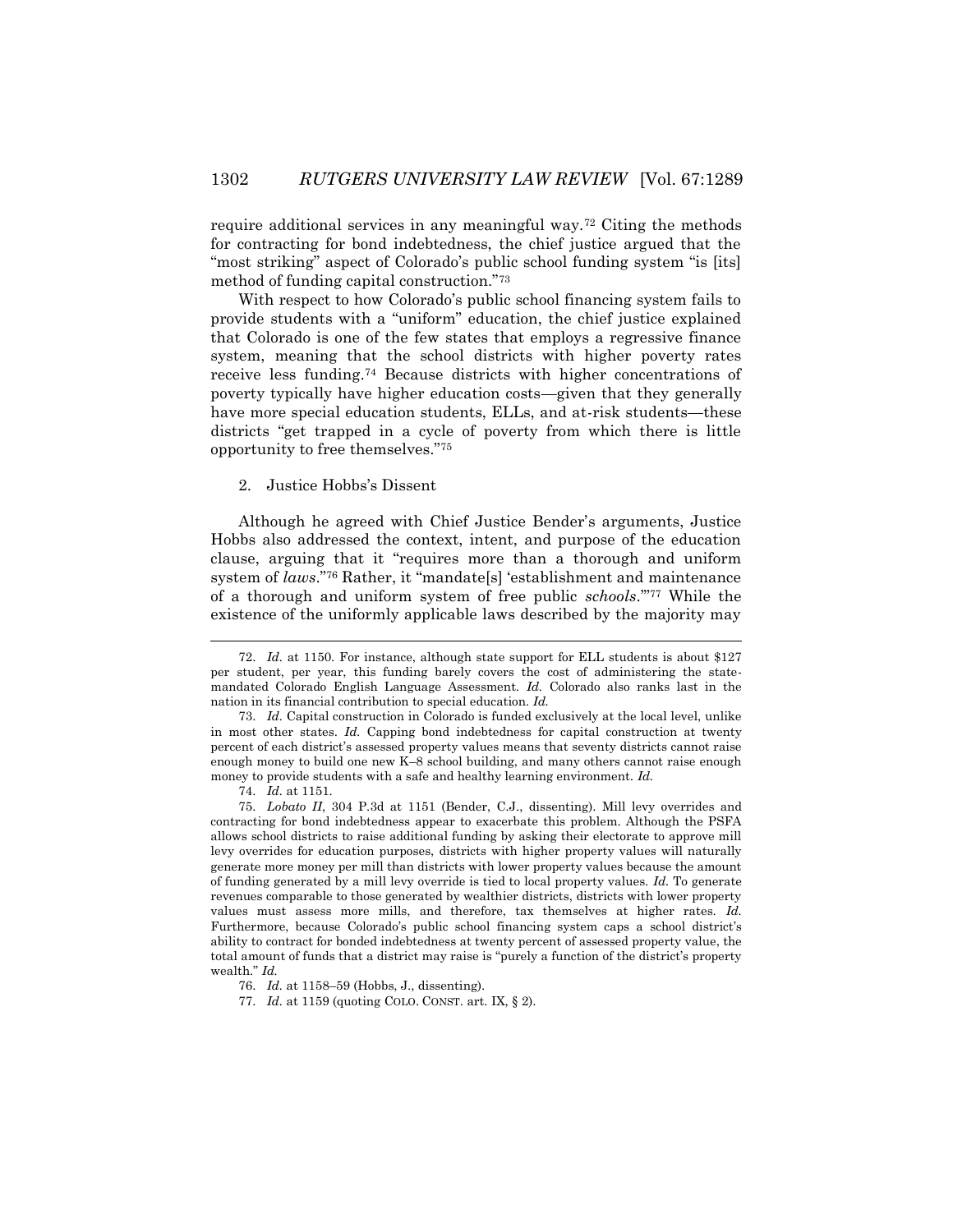be necessary, it is not sufficient to fulfill the education clause's "thorough and uniform" mandate.<sup>78</sup>

Specifically, Justice Hobbs looked to the text of the education clause to help determine what he believed was the constitutional committee's intent. While thirty-two out of thirty-seven state constitutions contained detailed provisions for education before Colorado adopted its own education clause, Colorado was the first state to incorporate the phrase "thorough and uniform" into its own constitutional mandate for public education.<sup>79</sup> While there is no record as to why the constitutional committee chose the phrase "thorough and uniform" over "thorough and efficient"—its original phrasing—Justice Hobbs maintained that this broader phrasing suggests that the constitutional committee valued maintaining at least a minimum, uniform level of educational quality throughout the state.<sup>80</sup>

Justice Hobbs also looked to the General Assembly's own declarations regarding the level of education expected under the education clause and argued that these expectations are relevant to constitutional interpretation.<sup>81</sup> As early as 1993, the Colorado legislature had adopted a series of statutes with the specific intent to provide a uniform set of standards for the students in all of its public schools.<sup>82</sup> Justice Hobbs contended that the legislature's enactment of these statutes demonstrates that the constitutional drafters intended the phrase "thorough and uniform" to ensure that each student in Colorado received an education that allowed them to "be effective citizens of Colorado . . . [and] productive members of the labor force."<sup>83</sup>

While Justice Hobbs stated that it is clear that Colorado's current public school financing system is not rationally related to providing the "thorough and uniform education" mandated by the education clause, it is not within the province of the court to promulgate a new system.<sup>84</sup> However, with diligent time and effort, the legislature has the ability to

 $\overline{\phantom{a}}$ 

83. *Id.*

84. *Id.* at 1160 ("It is not this court's job to instruct the General Assembly how to fix the system or to pin a dollar amount on a constitutionally permissible alternative.").

<sup>78.</sup> *See id.*

<sup>79.</sup> *Id.* at 1155–56.

<sup>80.</sup> *Id.* at 1156.

<sup>81.</sup> *Lobato II*, 304 P.3d at 1157 (Hobbs, J., dissenting).

<sup>82.</sup> *Id.* at 1157–58. In 1993, the General Assembly adopted Part 4 ("Education Reform") of the Educational Accountability Article, calling for the implementation of a standards-based education, with the ultimate goal "[of ensuring] that Colorado's schools have standards which will enable today's students of all cultural backgrounds to compete in a world economy in the twenty-first century." *Id.* (citation and internal quotation marks omitted). Other standards-based statutes followed over the course of the next two decades. *See id.* at 1158.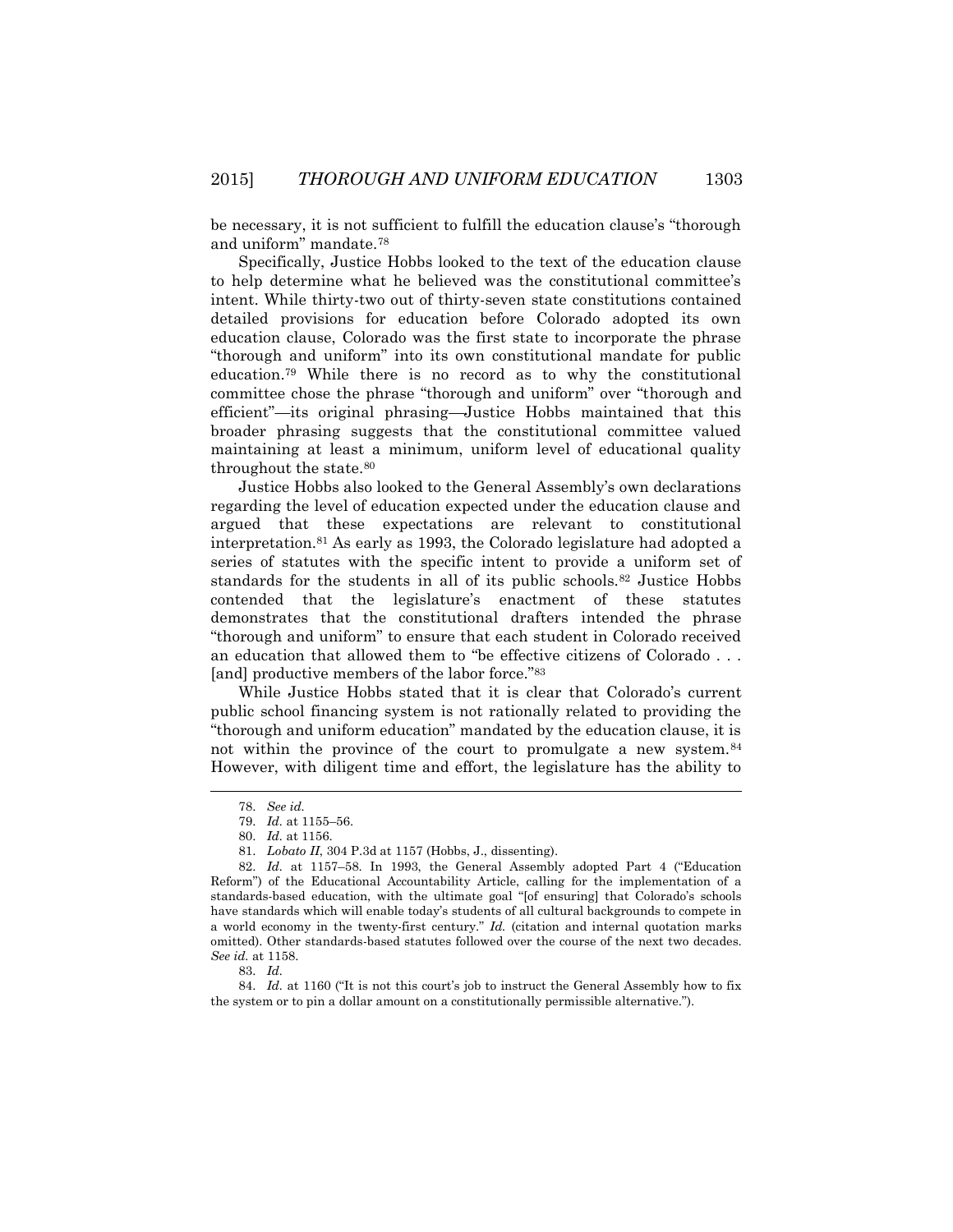craft a new system that guarantees all Colorado students their rights under the education clause.<sup>85</sup>

## V. THE AUTHOR'S ANALYSIS

#### *A. Soundness of the Majority's Opinion*

While many state supreme courts have moved away from analyzing states' public school finance laws under their respective state constitutions' equal protection clauses,<sup>86</sup> the dissenting opinions in *Lobato II* demonstrate how litigants in Colorado have solid arguments challenging their state's current public school financing laws under their state constitution's education clause and local control clause, even if the less stringent rational basis review applies.<sup>87</sup> If courts are to find that Colorado's current public school financing system violates both the education clause and the local control clause, a new, more equitable system of public school financing must then be constructed.

## 1. The Education Clause

Due to implications involved and the vast inequalities across school districts, it appears unlikely that Colorado's current public school financing system is rationally related to the legitimate state interest of

<sup>85.</sup> *Id.*

<sup>[</sup>T]hrough a combination of legislative action, whether by the General Assembly or the voters through referendum or initiative measures, the state should provide each district with the funding necessary to meet the standards the legislature sets for educational achievement. As the record makes clear, it may take years—and significant effort—to reshape the current school finance system into one capable of supporting our rapidly growing and diversifying schools in compliance with the Education Clause's mandate. Colorado should face this critical issue head-on.

*Id.*

<sup>86.</sup> Although litigants may still want to challenge Colorado's public school financing system under their constitution's equal protection clause, similar to what the plaintiffs did in *Lujan*, this may be difficult for several reasons. First, although it can be argued that Colorado's current public school financing system has the potential to disproportionately affect poor students because school districts with lower property values typically receive less funding, this may be difficult to prove. Moreover, if courts were to allow litigants' equal protection challenges to state education finance laws to succeed, they would be walking down a "slippery slope"—litigants looking to advance other rights with respect to other local services may try to expand the courts' holdings to those services. *See supra* note 23 and accompanying text.

<sup>87.</sup> *See infra* note 107 and accompanying text (noting that litigants succeeded on these types of challenges in New Jersey).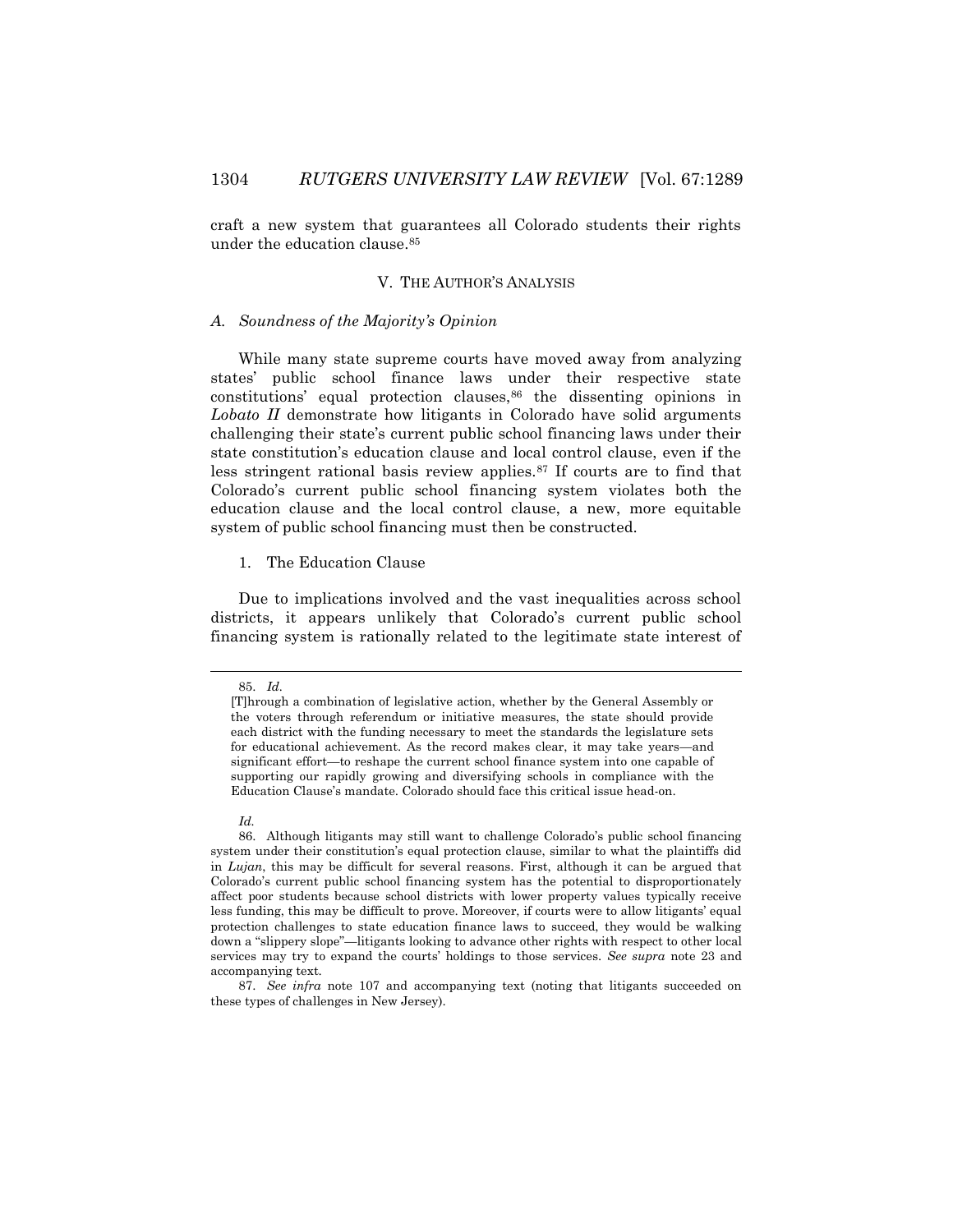providing Colorado's students with a "thorough and uniform education," under the Colorado Constitution's education clause. In the *Lobato II*  dissents, Chief Justice Bender and Justice Hobbs explored various ways in which education in Colorado is neither thorough nor uniform across school districts. Various other theories support the dissenting justices' ultimate conclusions.

#### a. Thorough Education

In determining that Colorado's current public school financing system is not "thorough," Chief Justice Bender noted that the Colorado legislature has not significantly revised the PSFA to account for "Colorado's changing demographics,"<sup>88</sup> mainly the increased costs associated with Colorado's changing student population.<sup>89</sup> Furthermore, capping bond indebtedness at twenty percent of a school district's assessed property values means that seventy school districts across the state cannot raise enough funds to build even one new K–8 school building.<sup>90</sup> Most others cannot raise enough money to provide safe or healthy learning environments for their students.<sup>91</sup> Vast achievement gaps among students of different income levels are readily noticeable.<sup>92</sup>

<sup>88.</sup> *Lobato II*, 304 P.3d at 1149 (Bender, C.J., dissenting). A statewide pupil count conducted by the Colorado Department of Education revealed that the statewide student count increased by 10,049 students from the 2010–11 school year to the 2011–12 school year alone. *Statewide K–12 Student Enrollment Continues to Grow*, COLO. DEPARTMENT OF EDUC. (Jan. 27, 2012), http://www.cde.state.co.us/communications/releases/20120127pupil membership. Among ethnic groups, students identified as two or more races increased by 10.6% from 23,565 students in 2010 to 26,073 students in 2011. *Id.* Students identified as Asian increased by 8.3% from 24,493 students in 2010 to 26,522 students in 2011. *Id.* In addition, a study conducted by the Colorado Department of Higher Education showed that the number of Hispanic/Latino residents in the state will increase from approximately 21% of the population share to over 25% by 2021. DEP'T OF HIGHER EDUC., STATE OF COLO., ENROLLMENT PROJECTIONS (2011–2020) (Apr. 2012), *available at* http://highered.colorado. gov/CCHE/Meetings/2012/may/may12\_iia\_att.pdf. By 2040, one third of all Colorado residents will be Hispanic/Latino. *Id.* This may partly explain why Colorado's ELL population has grown by 250% since 1995. *Lobato II*, 304 P.3d at 1145 (Bender, C.J., dissenting).

<sup>89.</sup> *Lobato II*, 304 P.3d at 1145 (Bender, C.J., dissenting). Colorado has the fastest growing child poverty rate in the nation. *Id.* Thirty percent of students in the state are eligible for the federal free lunch program. *Id.* Moreover, the percentage of "majority low income" schools has risen from seven percent to twenty-five percent over the last two decades. *Id.*

<sup>90.</sup> *See supra* note 73.

<sup>91.</sup> *See supra* note 66 and accompanying text.

<sup>92.</sup> A 2005 study conducted by the Bell Policy Center found that students from lowincome families who qualify for reduced or free lunch—students who often live in propertypoor school districts—performed thirty percent worse on standardized tests than their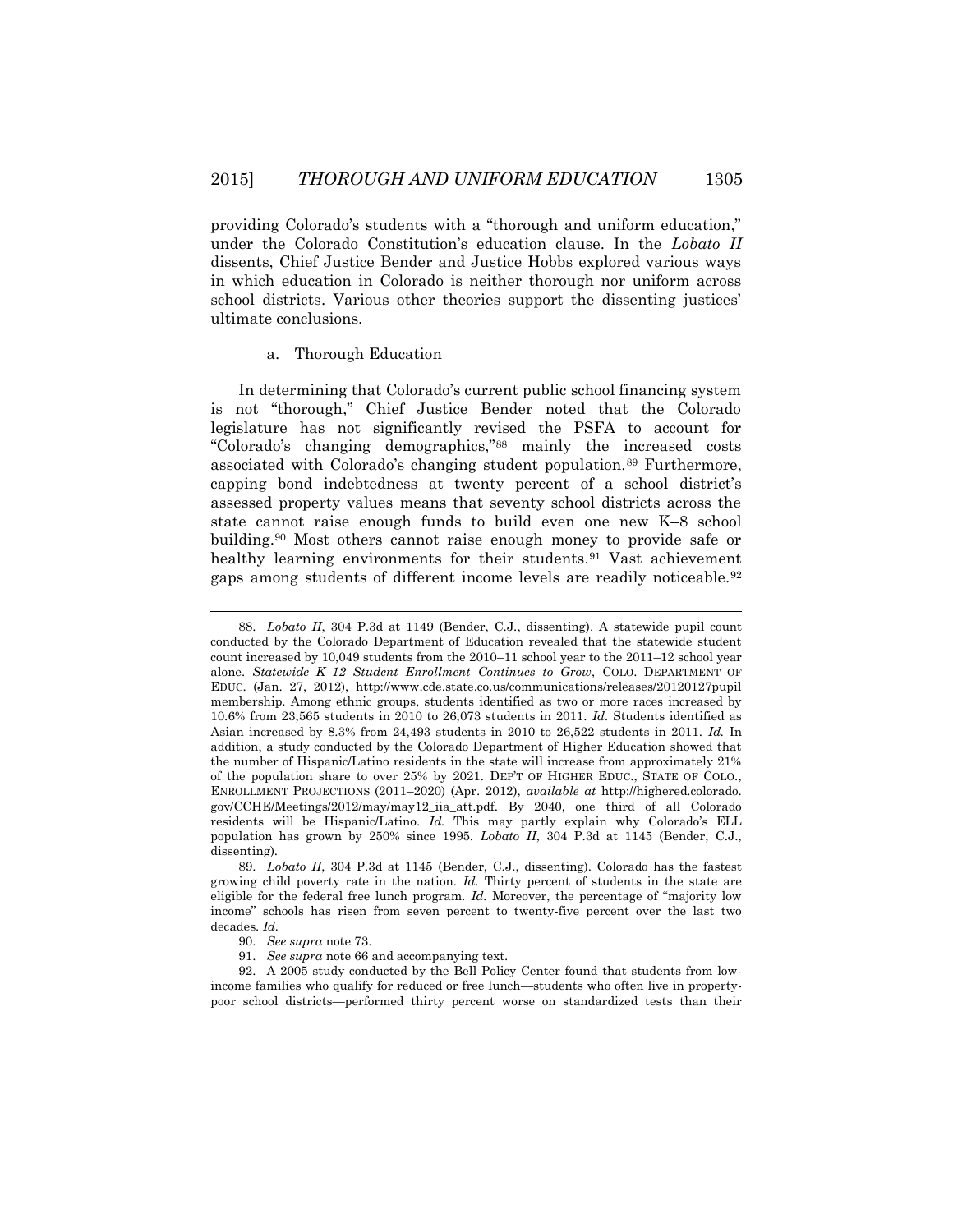Moreover, "[s]tudent performance rates [across the state] continue to decline."<sup>93</sup> In some districts, over fifty percent of students are not collegeready by graduation and need to take remedial classes in college.<sup>94</sup>

Colorado's failure to educate many of its students has significant economic and social costs. Given the current economic climate, it appears that attaining an adequate education is more important for students' future success than ever before. "Economically, robust links exist between educational attainment and personal income."<sup>95</sup> Given the new "information age" that we are part of, "th[e] link between education and economic viability appears to be strengthening over time."<sup>96</sup> While each college graduate represents a \$44,346 benefit to the state, Colorado's high school drop-outs, by "conservative estimates," cost the state a total of six billion dollars per year.<sup>97</sup> According to Chief Justice Bender's dissent, approximately 11,500 Colorado students drop out of high school per year.<sup>98</sup>

Taking all of these factors into account, it appears that Colorado's current public school financing system is not rationally related to providing all students with a "thorough education." The aforementioned facts and their implications demonstrate that Colorado's current public school financing system may not only be failing to provide a thorough education to students living in lower property wealth districts, but it may also be failing to do so for many other students—regardless of their respective school districts' property wealth, race, or family income.

 $\overline{\phantom{a}}$ 

98. *Id.* ("Studies show that high school dropouts pay fewer taxes, have higher health care costs, and are more likely to engage in criminal activity.").

middle- and high-income peers. JENNIFER SHARP-SILVERSTEIN ET AL., THE BELL POLICY CTR., UNDERSTANDING COLORADO'S ACHIEVEMENT GAP: AN ANALYSIS OF STUDENT PERFORMANCE DATA BY RACE AND INCOME 33 (2005), *available at* http://www.thebell.org/ PUBS/WP/2005/AchievementGap.pdf.

<sup>93.</sup> *Lobato II*, 304 P.3d at 1146 (Bender, C.J., dissenting).

<sup>94.</sup> *Id.* Taylor Lobato, the named plaintiff in *Lobato*, was one such student who had to take remedial courses. *Id.* at 1148. In spite of graduating first in her class and being one of the best students her school superintendent "had ever seen," she was sent to the grammar center due to her lack of grammar skills as a freshman at the University of Denver. *Id.* While Lobato's roommate received forty-five credits for the advanced placement courses she took in high school, Lobato received no advanced placement credits because her school district, similar to many districts across the state, could not afford to offer such courses. *Id.*

<sup>95.</sup> Heise, *supra* note 7*,* at 550–51.

<sup>96.</sup> *Id.*

<sup>97.</sup> *Lobato II*, 304 P.3d at 1146 (Bender, C.J., dissenting).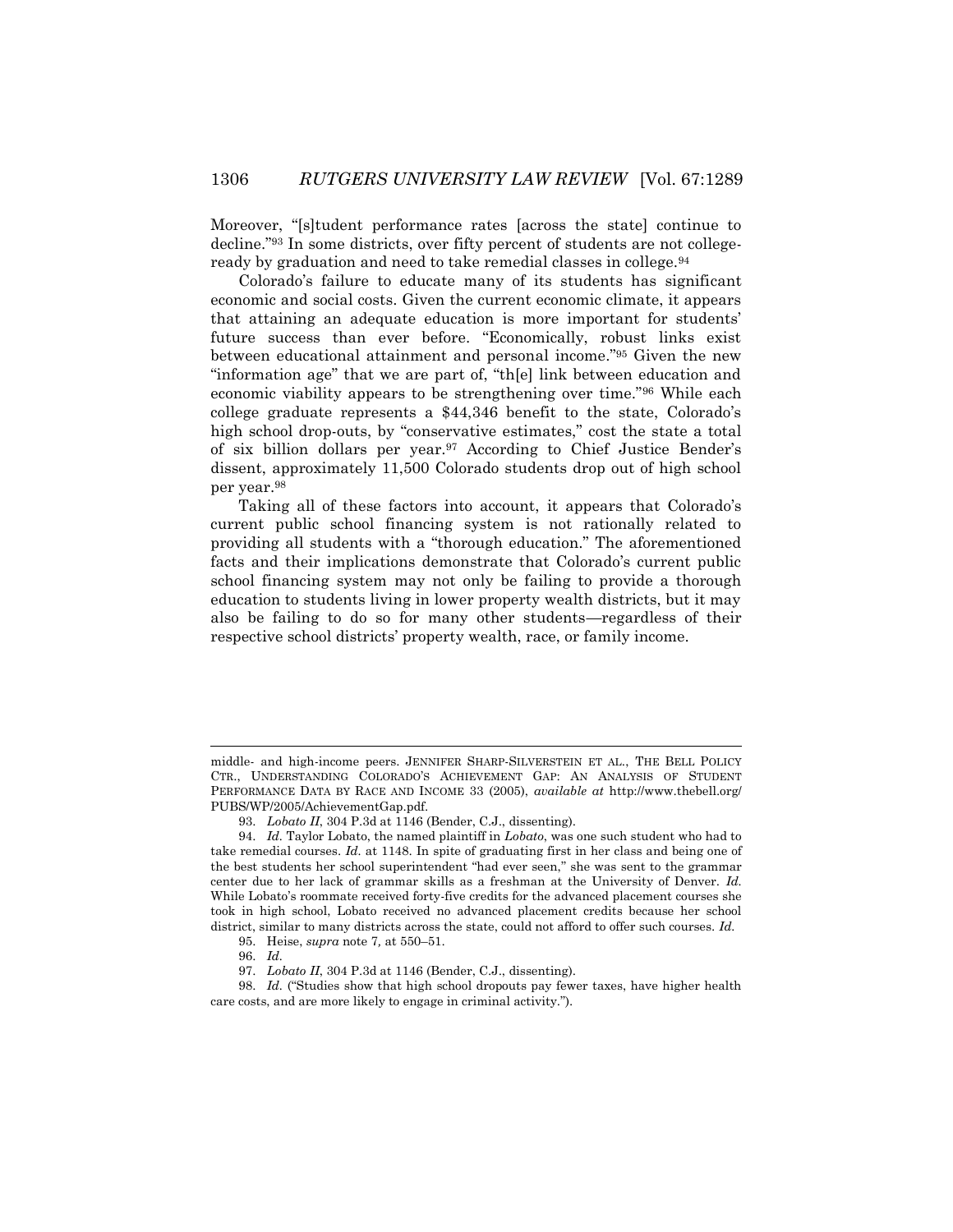#### b. Uniform Education

Various statistics demonstrate that Colorado's current public school financing system also fails to provide all of its students with a "uniform education." In addition to the mill levy overrides and contracts for bond indebtedness capping each school district's ability to raise funds for capital construction at twenty percent of their assessed property values, Colorado is one of "only a handful of other states" that employs "a regressive finance system, meaning districts with higher concentrations of poverty receive less funding."<sup>99</sup> This funding system has led to vast disparities in facilities and opportunities for Colorado's students across different school districts. For instance, the students at Vail's Battle Mountain High School "enjoy state-of-the-art video editing labs, a culinary arts studio, and top-end Apple computers," while many students in the San Luis Valley are forced to attend unsafe schools.<sup>100</sup> "Because districts with higher concentrations of poverty typically have higher education costs, districts with low property values get trapped in a cycle of poverty from which there is little opportunity to free themselves."<sup>101</sup> These additional factors demonstrate that Colorado's public school financing system is also not rationally related to providing all of Colorado's students with a "uniform education."

# 2. Local Control

Although the majority also asserted that Colorado's current public school financing system complies with the local control clause because "it affords local school districts control over locally-raised funds and therefore over 'instruction in the public schools,'"<sup>102</sup> the aforementioned analysis demonstrates that this is not the case. Because each school district's combined property values determine how much additional funding it may raise from a mill levy override, and because bond indebtedness for funding capital construction is capped at twenty percent of a district's property values, many school districts that wish to either improve their school buildings or allocate more funds toward special education, ELL instruction, or gifted and talented instruction are prohibited from doing so. Thus, more affluent school districts—such as Aspen—may raise additional funds, while the school districts who need

<sup>99.</sup> *Id.* at 1151.

<sup>100.</sup> *Id.* at 1150; *see also supra* note 75 and accompanying text (describing effects of mill levy overrides and contracting for bond indebtedness).

<sup>101.</sup> *Lobato II*, 304 P.3d at 1151 (Bender, C.J., dissenting).

<sup>102.</sup> *Id.* at 1137 (majority opinion).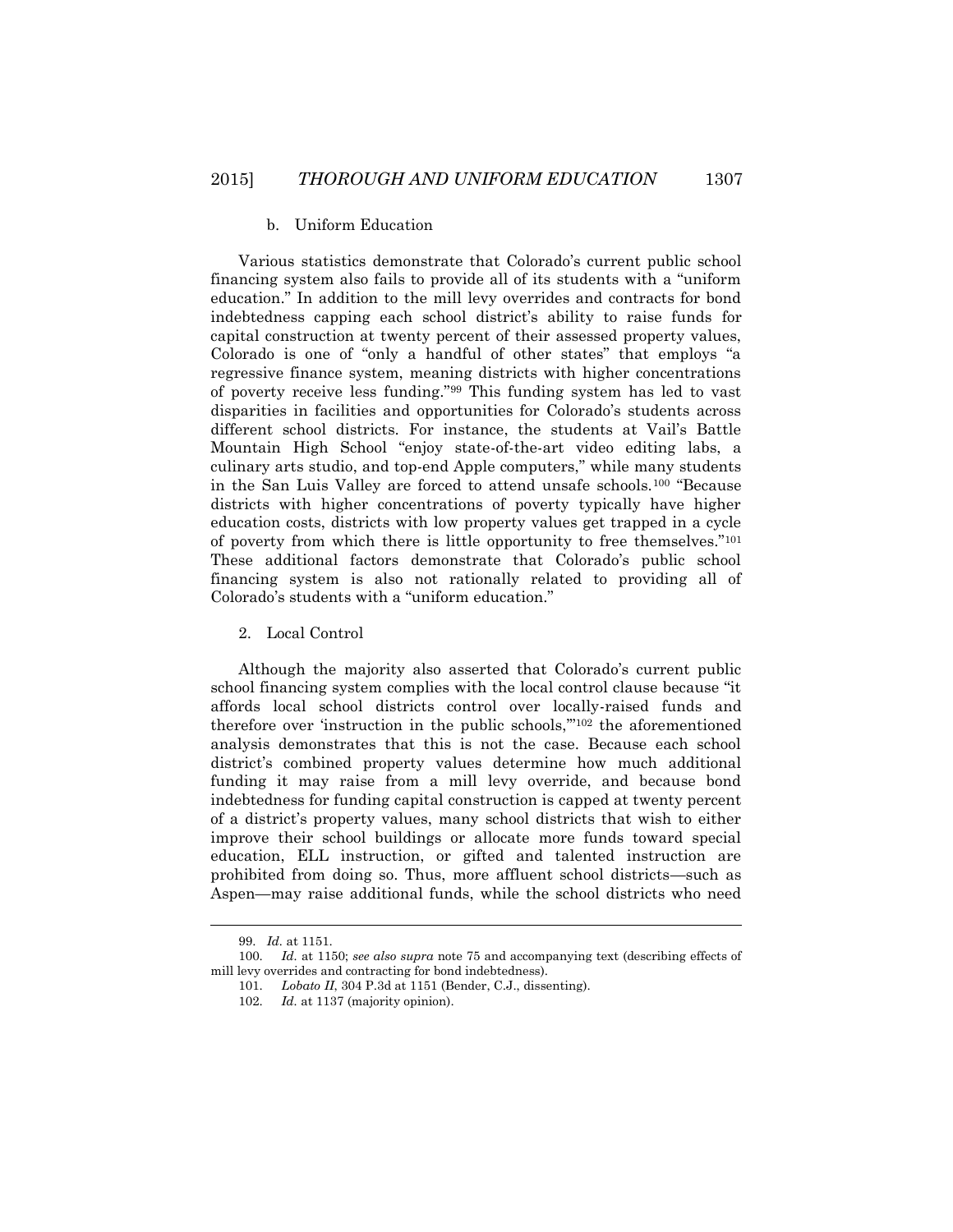such additional funds the most—such as those within the San Luis Valley—are precluded from doing so.

When students in certain school districts—such as the Sanford School District in the San Luis Valley—are forced to learn in school buildings whose ceilings have caved in due to the school district's lack of ability to fund capital construction, or when deserving students in many school districts are unable to receive gifted and talented instruction due to their school districts' lack of resources, it hardly seems that these less affluent school districts are being provided "with the opportunity for experimentation, innovation, and a healthy competition for educational excellence" that the majority in *Lobato II* advocates.<sup>103</sup> Rather than promoting local control, Colorado's current public school finance laws appear to be subverting local control. In light of Colorado's current public school financing system's failure to afford a significant number of school districts adequate local control of their finances, it appears that Colorado's current public school financing system is not rationally related to the legitimate state purpose of fostering local control within each school district.

*Serrano*, moreover, suggests that using a different public school financing system would still enable local school districts to retain administrative control over their respective schools. It appears clear that individual school districts are in the best position to "decide whom to hire, how to schedule its educational offerings, and a host of other matters which are either of significant local impact or of such a detailed nature as to require decentralized determination."<sup>104</sup> Yet, no matter how Colorado decides to finance public education, it may still leave this kind of administrative, decision-making power to the discretion of local school districts.<sup>105</sup> In fact, using a different school financing structure would also enable local school districts to have even greater administrative control because their decision-making abilities would not be as constrained by their finances.

#### *B. Remedies*

According to Chief Justice Bender's dissent in *Lobato II*, "Colorado could achieve a constitutionally thorough system of education with adequate funding," and "Colorado could achieve a constitutionally uniform system of education with an equitable method to distribute

<sup>103.</sup> *See id.* at 1142 (quoting Lujan v. Colo. State Bd. of Educ., 649 P.2d 1005, 1023 (Colo. 1982) (en banc)).

<sup>104.</sup> Serrano v. Priest, 487 P.2d 1241, 1260 (Cal. 1971).

<sup>105.</sup> *Id.*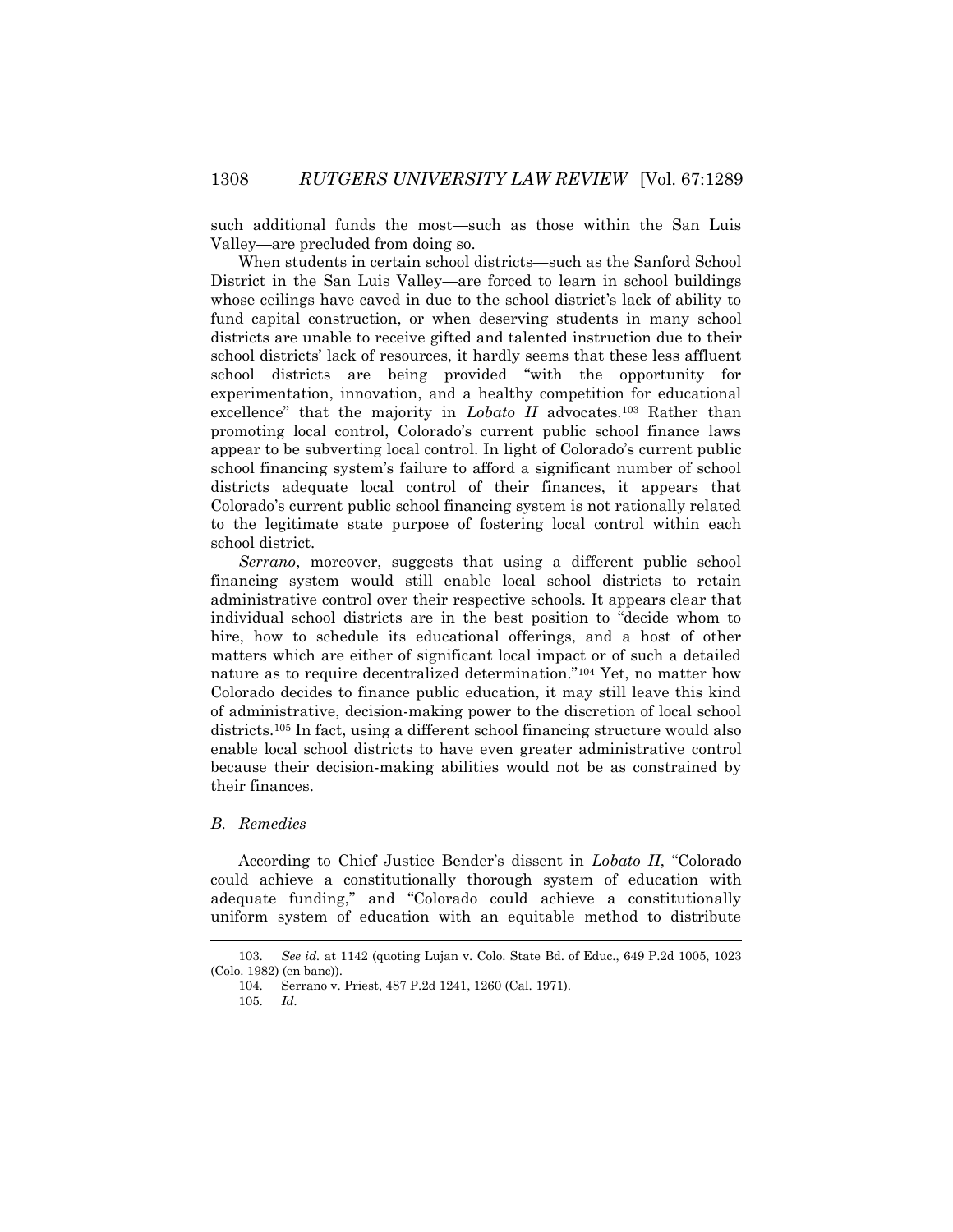available funds."<sup>106</sup> The issue then becomes how Colorado can attain these goals. Another important issue is whether school funding decisions should be left up to the judiciary or the legislature.

#### 1. Adequate Funding/Equitable Method of Distribution

One of the most equitable ways to achieve adequate funding appears to be the centralization method advocated in the New Jersey case, *Robinson v. Cahill*. <sup>107</sup> Centralization, like Colorado's current public school financing system, involves distributing funds allocated to education on a per-pupil basis. However, the funds allocated to education would be a function of the property wealth of Colorado as a whole, rather than each individual school district. Centralization in Colorado may therefore involve the taxpayers in each school district each paying a flat property tax rate to the state to be evenly distributed to the school districts on a per-pupil basis. Centralization has positive implications, as well as potential drawbacks. "Specifically, some scholars [as well as state supreme court justices] argue that greater centralization will ameliorate the inequitable results stemming from school districts' present heavy reliance on local property tax bases for funds."<sup>108</sup> For instance, in *Robinson*, the Supreme Court of New Jersey noted that had there been "statewide equalization of the assessments, thereby to insure an even distribution of the tax burden, it is likely that the per-pupil basis for distribution of the statewide tax proceeds would have [an] inherent equitable appeal."<sup>109</sup> However, "[g]iven centralization's possible role in equal educational opportunity, the relative paucity of related research is curious."<sup>110</sup>

One such state that may provide a model demonstrating the effects of school funding centralization is Michigan. During the 1990s, Michigan lawmakers centralized school funding "simultaneously [and] dramatically

l

<sup>106.</sup> *Lobato II*, 304 P.3d at 1149 (Bender, C.J., dissenting). Here, Chief Justice Bender appears to have been advocating an adequacy-based theory.

<sup>107.</sup> *See* 303 A.2d 273, 276–77, 295 (N.J. 1973) (declaring New Jersey's public school finance system relying on local tax proceeds to provide sixty-seven percent of the state public school budget unconstitutional under the state constitution's education clause and advocating a per-pupil distribution of statewide tax proceeds as an alternative).

<sup>108.</sup> Heise, *supra* note 7, at 559.

<sup>109.</sup> *Robinson*, 303 A.2d at 291. Note that this was the original method of financing public schools in New Jersey. However, a shift to a "ratable" method of collecting taxes was implemented later, after those in more affluent school districts or counties complained that the rural, less affluent school districts were undervaluing their "ratables" in order to avoid paying a fair share of their tax burden. *Id.*

<sup>110.</sup> Heise, *supra* note 7, at 559.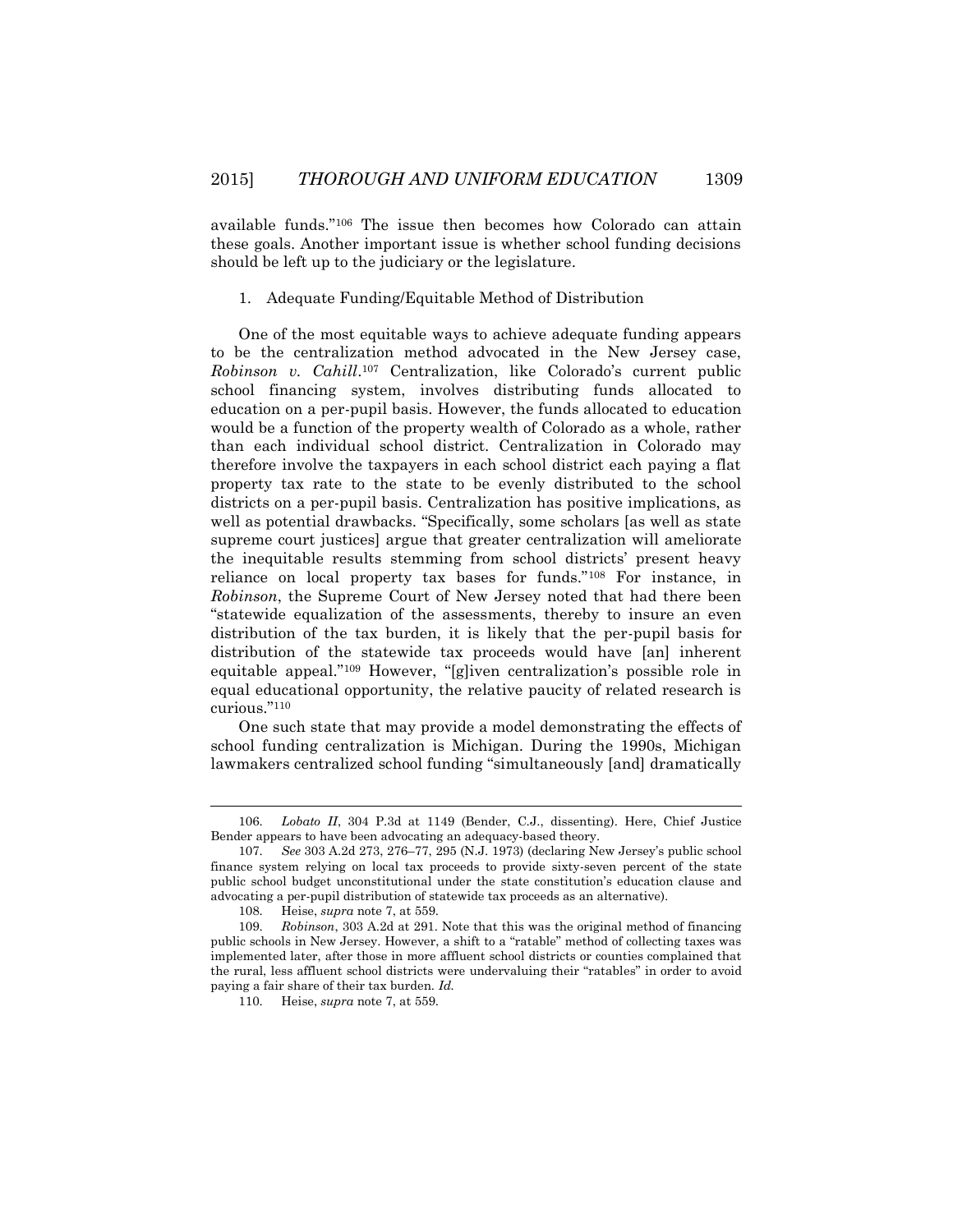reducling] school districts' reliance on local property taxes."<sup>111</sup> Although discrepancies in per-pupil financing continue, the new system made it "more difficult to exacerbate them" by "limit[ing] a district's ability to use local funds to supplement state foundation grants."<sup>112</sup> Rather, school districts that wish to spend more may advocate for "increases to the state-funded foundation grant," benefitting all school districts across the state, rather than just one particular school district.<sup>113</sup>

Similar to centralization in Michigan, centralization in Colorado may provide the "inherent equitable appeal" advocated in *Robinson* in several ways. First, while Colorado's current public school financing system often forces those in lower-wealth school districts to pay higher property tax rates in an attempt to get on equal footing with those in more affluent school districts, this alternative approach would allow each taxpayer to pay the same property tax percentage, as allocated to educational spending, regardless of where he or she lives. Moreover, because monies would be distributed wholly based on statewide funds, rather than district-wide funds, each student would receive, at the very least, the same amount of minimum funding. Because all of each school district's property taxes would be going to the state to be distributed across the school districts, this would ensure a much higher level of minimum funding than Colorado currently provides.

Various scholars argue, however, that the state-funded foundation grant may reduce local control over educational spending.<sup>114</sup> Moreover, "[a] second and more important concern" with some forms of centralization may be "educational spending's reliance on state revenues," as "[s]uch reliance exposes school spending to greater competition with other worthy demands upon state resources."<sup>115</sup>

A closer look at centralization's potential drawbacks, however, demonstrates that these concerns may not be as warranted as some scholars believe. With respect to local control, local school districts may continue to decide who to hire, how to schedule their educational offerings, and a host of other matters irrespective of how their respective schools are financed.<sup>116</sup> Given that certain school districts in Colorado particularly those in the San Luis Valley and other lower-wealth school

 $\overline{a}$ 

<sup>111.</sup> *Id.* at 562. It is important to note, however, that unlike many states, there was no school finance litigation in the Supreme Court of Michigan before the legislative reform was enacted. *Id.* at 562–63.

<sup>112.</sup> *Id.* at 563.

<sup>113.</sup> *Id.*

<sup>114.</sup> *Id.* at 563–64.

<sup>115.</sup> *Id.* at 564 (cautioning that there may be difficulties during times of downturn, as various entities would be competing for limited state resources).

<sup>116.</sup> *See supra* text accompanying notes 104–05.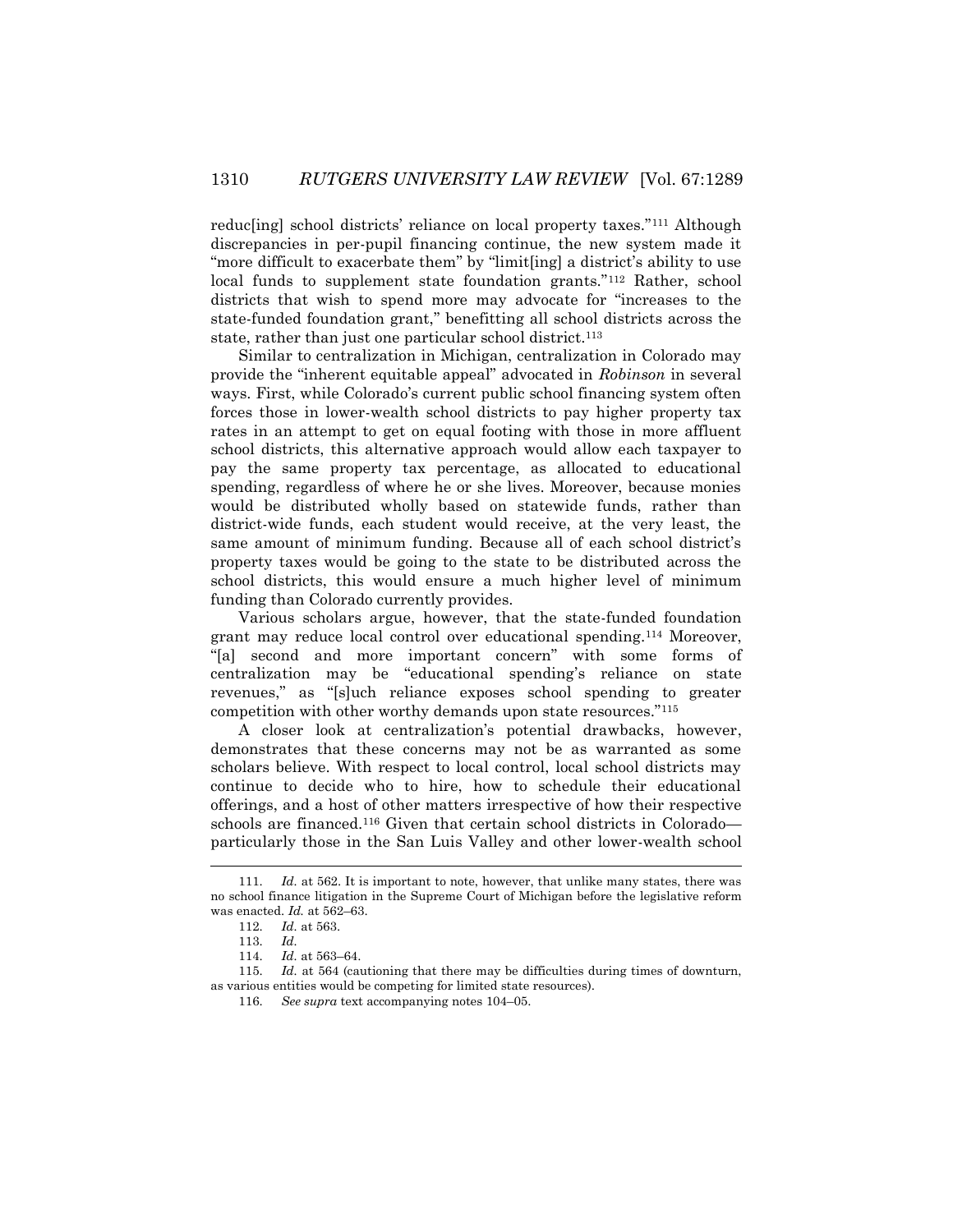districts—cannot even afford to educate their students in safe school buildings or provide them with up-to-date textbooks, centralization would provide, rather than limit, many school districts' local control over their finances.<sup>117</sup>

With respect to reliance on state revenues, the centralization system proposed for Colorado here differs from Michigan's centralization system in one important way. While the State of Michigan chose to appropriate monies from the state to fund public schools, the majority of Colorado's school funding would still come from local property taxes. However, rather than basing each school district's funding solely on its own property taxes, these taxes would be appropriated to a common statewide fund and distributed evenly throughout the state on a per-pupil basis. This form of taxation would essentially impose a mill levy on each school district, except members of each school district would be taxed on a flat rate based on their property values. The revenue would then be distributed to students across the state on a per-pupil basis, regardless of which school district the students live in.

Finally, with respect to students' differing educational needs, Colorado could continue to provide the categorical funding that it provides under its current public school financing system—allocating additional funding to school districts for students who require supplemental resources—but do so on a per-pupil basis. In theory, this would help to ensure that each student receives the resources that he or she needs to succeed.

## *C. Judiciary Concerns*

 $\overline{a}$ 

Both the majority and Justice Hobbs's dissent in *Lobato II* expressly stated that while the judiciary may declare Colorado's current public school financing system unconstitutional, it is the duty of the legislature to promulgate a new system.<sup>118</sup> The history of school finance litigation in New Jersey illustrates how both the majority and the dissent appear to have valid reasons for this belief.<sup>119</sup> Courts risk incurring significant

<sup>117.</sup> *See supra* note 66 and accompanying text.

<sup>118.</sup> *See supra* notes 51, 84 and accompanying text.

<sup>119.</sup> *See* WILLIAMS, *supra* note 20, at 976–78 (describing the New Jersey Supreme Court's near forty-year struggle with public school finance reform). Taking a more active role in promulgating a new public school finance system led the New Jersey Supreme Court to facilitate the passage of the state's first income tax, advance a court order to close the state's public elementary and secondary schools, and, most recently, require increased educational funding to New Jersey's special needs students as interim relief. *Id.* at 977. In spite of the court's taking a more active role in school finance reform, this saga has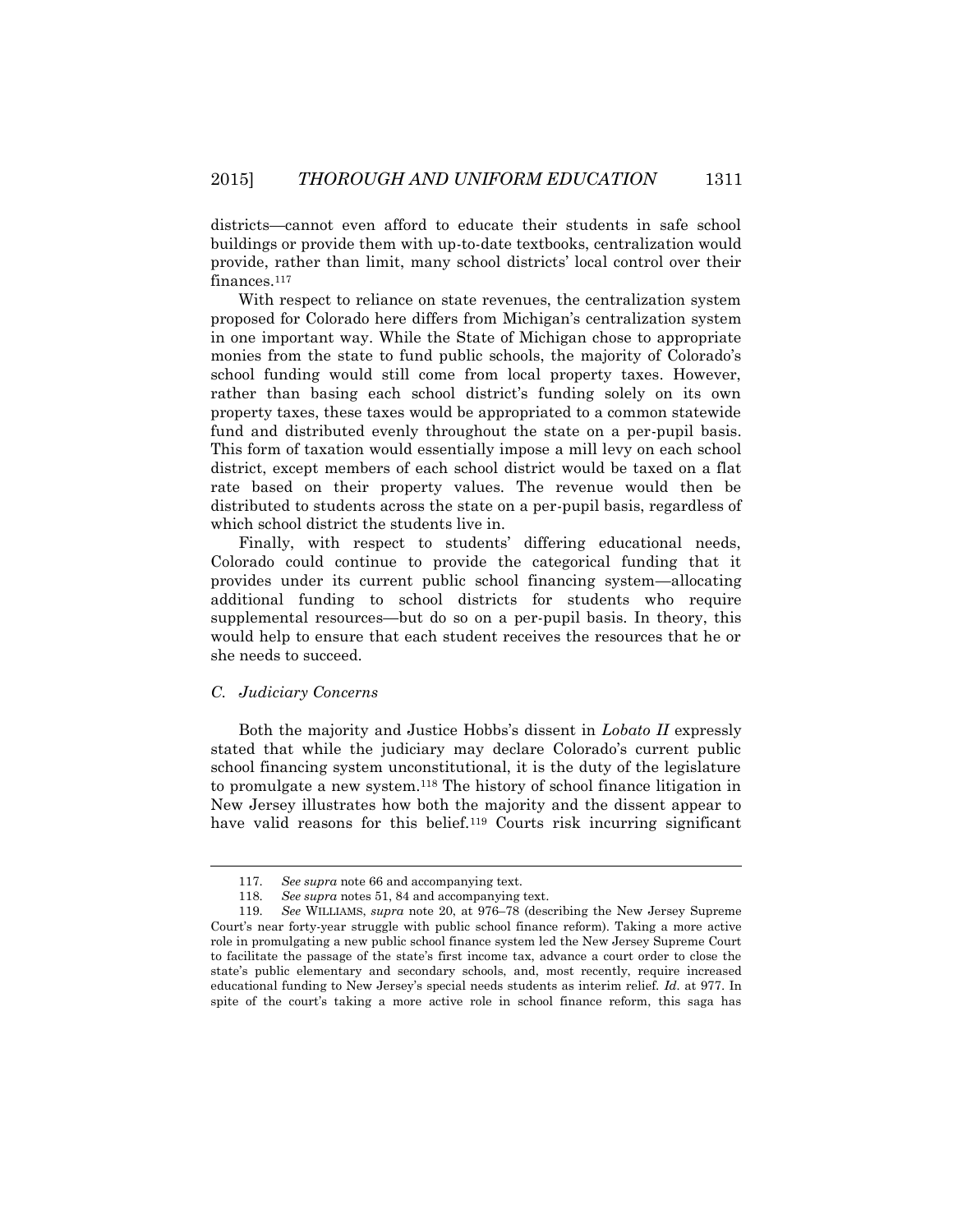monetary costs, as well as damage to their reputations, if their efforts to advance new public school financing systems are unsuccessful.<sup>120</sup> Furthermore, "the prospect of court involvement [in creating new systems] is sometimes subject to criticism on comparative institutional competence grounds." 121

Given these valid concerns, it appears evident that it would be unwise for Colorado to follow New Jersey and take an active role in promulgating an alternative public school education finance system. This, however, does not mean that Colorado's judiciary lacks the power to declare its current public school financing system unconstitutional and spur the legislature to create a more equitable system, as Justice Hobbs advocated in his dissent.<sup>122</sup> The Colorado judiciary can spur the legislature to act in various ways. For instance, it can impose deadlines on the legislature to implement a more equitable standard, as the Supreme Court of Kentucky did successfully in *Rose v. Council for Better Education*. <sup>123</sup> Colorado courts may also frame the issue in a way that

*Id.* at 977.

l

121. Bauries, *supra* note 9, at 703. This problem is particularly acute in education finance litigation that advocates the adequacy theory. While "[most types] of public law litigation can be defended," because the judiciary "typically occupies its traditional role of protecting individual liberties from being infringed by the affirmative actions of the majority," "[l]itigation over educational adequacy ostensibly places the judiciary in the position of rendering value judgments as to legislative appropriation levels in the absolute, and this requirement raises significant separation of powers concerns." *Id.* at 703–04.

122. *See supra* note 84 and accompanying text.

123. *See* 790 S.W.2d 186, 216 (Ky. 1989).

[The] one-year deadline[] creat[ed] a sense of urgency and open[ed] a policy window for comprehensive legislative action on an issue of public interest. Indeed, some legislators even speculated that a legislative response would not have been possible if the court had merely ruled that the school finance system, considered alone, was unconstitutional.

continued for thirty-six years, as the court has been unable to achieve a satisfactory public school financing system. *Id.*

<sup>120.</sup> *See id.* at 977–78.

<sup>[</sup>E]fforts to reform school finance systems through the courts generate costs, sometimes considerable costs. Attorneys' fees as well as other direct costs associated with a substantial litigation effort can quickly become consequential. . . . Another potential cost incurred through protracted litigation is borne by state court systems. In New Jersey, for example, dramatic remedial measures which closed that state's public school system evidently were not enough to induce the development of a constitutionally acceptable school finance system. That such judicial measures were not adequate, particularly in light of the almost three decades-long effort, fuels unflattering debates over judicial efficacy. By struggling to achieve what it sets out to achieve, the New Jersey Supreme Court risks eroding precious capital relating to its legitimacy as a political institution.